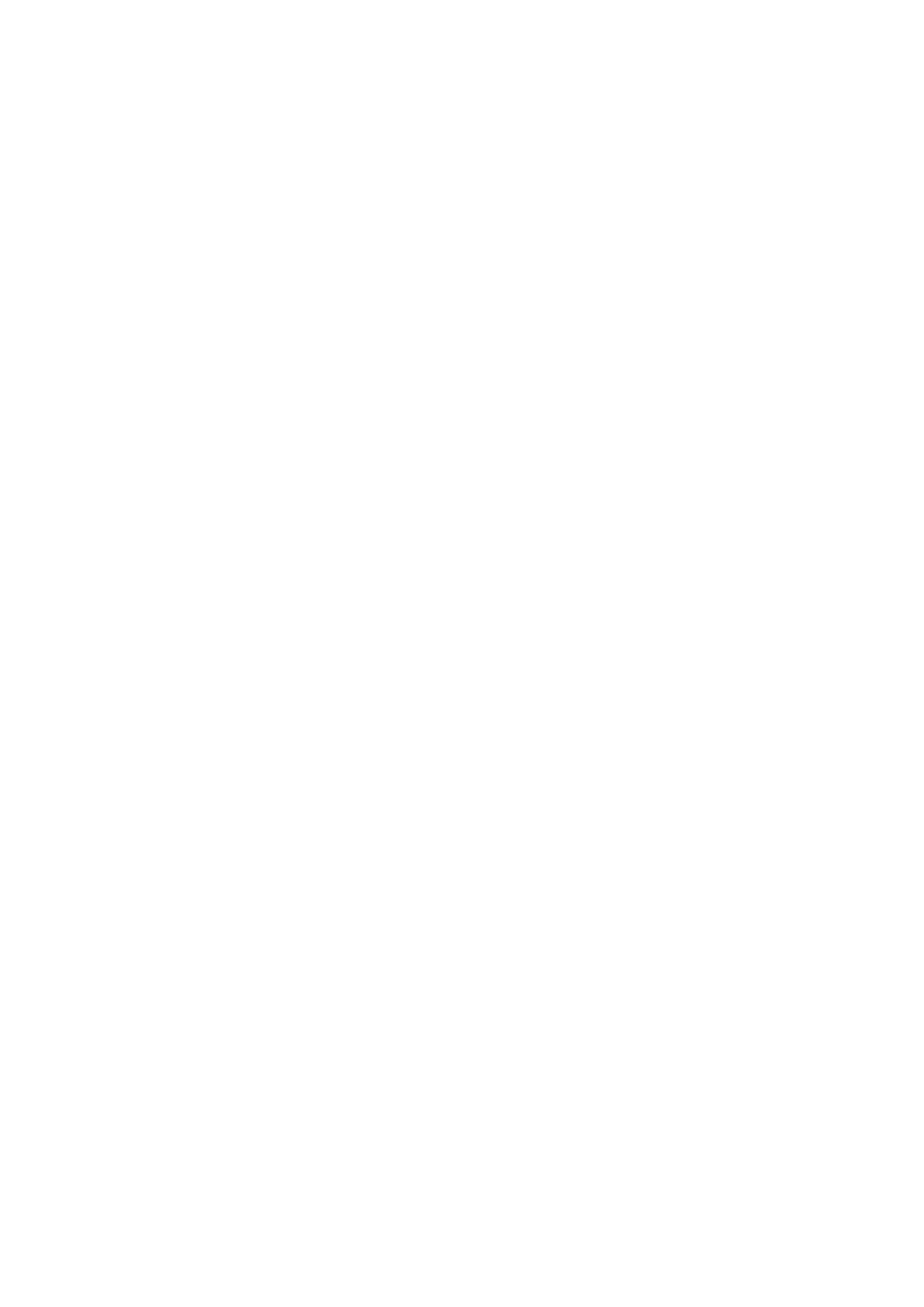# IMF Macroeconomic Policies and Health Sector Budgets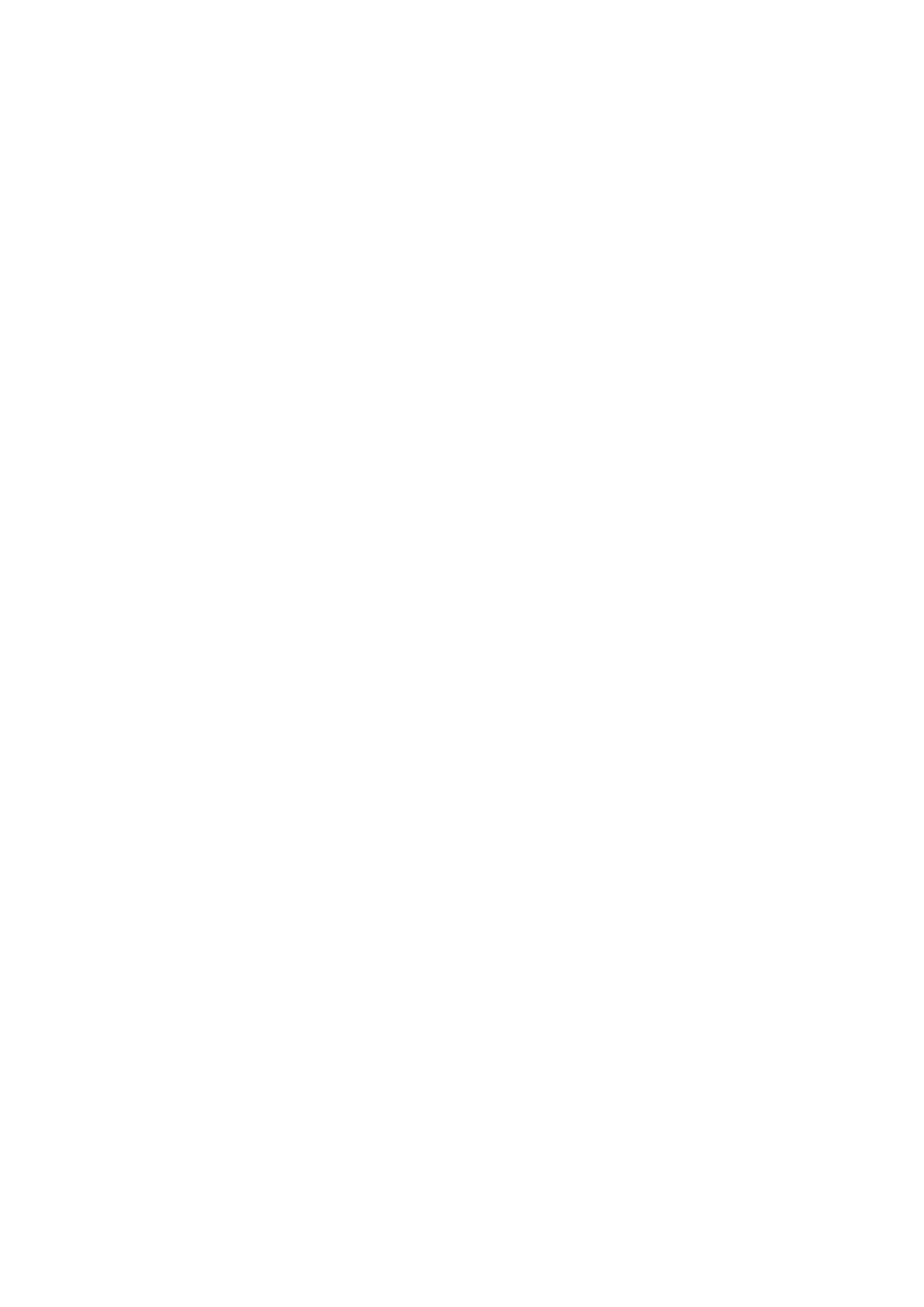## **Contents**

|    | <b>Preface</b>                                                                                                                                       |              |  |
|----|------------------------------------------------------------------------------------------------------------------------------------------------------|--------------|--|
|    | <b>Acronyms and abbreviations</b>                                                                                                                    | iii.         |  |
|    | <b>Executive Summary</b>                                                                                                                             | V            |  |
| 1. | <b>Introduction</b>                                                                                                                                  | 1            |  |
| 2. | <b>The IMF and Health Sector Budgets</b>                                                                                                             | $\mathbf{2}$ |  |
|    | 2.1. The IMF's Influence on Health Sector Budgets                                                                                                    | $\mathbf{2}$ |  |
|    | The IMF, Macroeconomic Policies, and the Overall Budget Ceiling<br>2.1.1.<br>2.1.1.1.<br>Raising Revenue<br>2.1.1.2.<br><b>Supplementing Revenue</b> | 3<br>3<br>3  |  |
|    | Determining the Health Budget Ceiling<br>2.1.2.                                                                                                      | 4            |  |
|    | 2.2. Increases in Health Sector Budgets                                                                                                              | 7            |  |
| 3. | <b>Increasing 'Fiscal Space': Aid or Wage Ceilings?</b>                                                                                              | 10           |  |
|    | 3.1. The Potential Macroeconomic Impacts of Aid                                                                                                      | 11           |  |
|    | 3.1.1.<br><b>Aid and Budget Flexibility</b>                                                                                                          | 11           |  |
|    | 3.1.2.<br>Long-term budget sustainability and budget as a macroeconomic tool                                                                         | 13           |  |
|    | 3.1.3.<br>'Dutch Disease' and the Macroeconomic Impacts of Large Aid Flows                                                                           | 14           |  |
|    | 3.1.4.<br><b>Government Absorptive Capacity</b>                                                                                                      | 15           |  |
|    | 3.1.5.<br>Improving the Quality of Aid                                                                                                               | 16           |  |
|    | 3.2. The IMF, Wage Ceilings and Health Workers                                                                                                       | 17           |  |
|    | 3.2.1.<br>The IMF and Wage Ceilings (budget restrictions)                                                                                            | 17           |  |
|    | 3.2.2.<br>Human Resources for Health (budget demands)                                                                                                | 21           |  |
|    | 3.2.3.<br><b>Brain Drain</b>                                                                                                                         | 22           |  |
|    | 3.2.4.<br><b>Deployment of Staff</b>                                                                                                                 | 23           |  |
|    | 3.2.5.<br><b>Incentive Packages</b>                                                                                                                  | 23           |  |
|    | 3.2.6.<br>Training                                                                                                                                   | 24           |  |
|    | 3.2.7.<br>Aid and Wages                                                                                                                              | 24           |  |
| 4. | <b>Conclusion and Recommendations</b>                                                                                                                | 26           |  |
|    | 4.1. Avoid ceilings as a mechanism to promote better spending                                                                                        | 26           |  |
|    | 4.2. Weigh economic and social policy targets                                                                                                        | 27           |  |
|    | 4.3. Find solutions to unreliable aid flows                                                                                                          | 27           |  |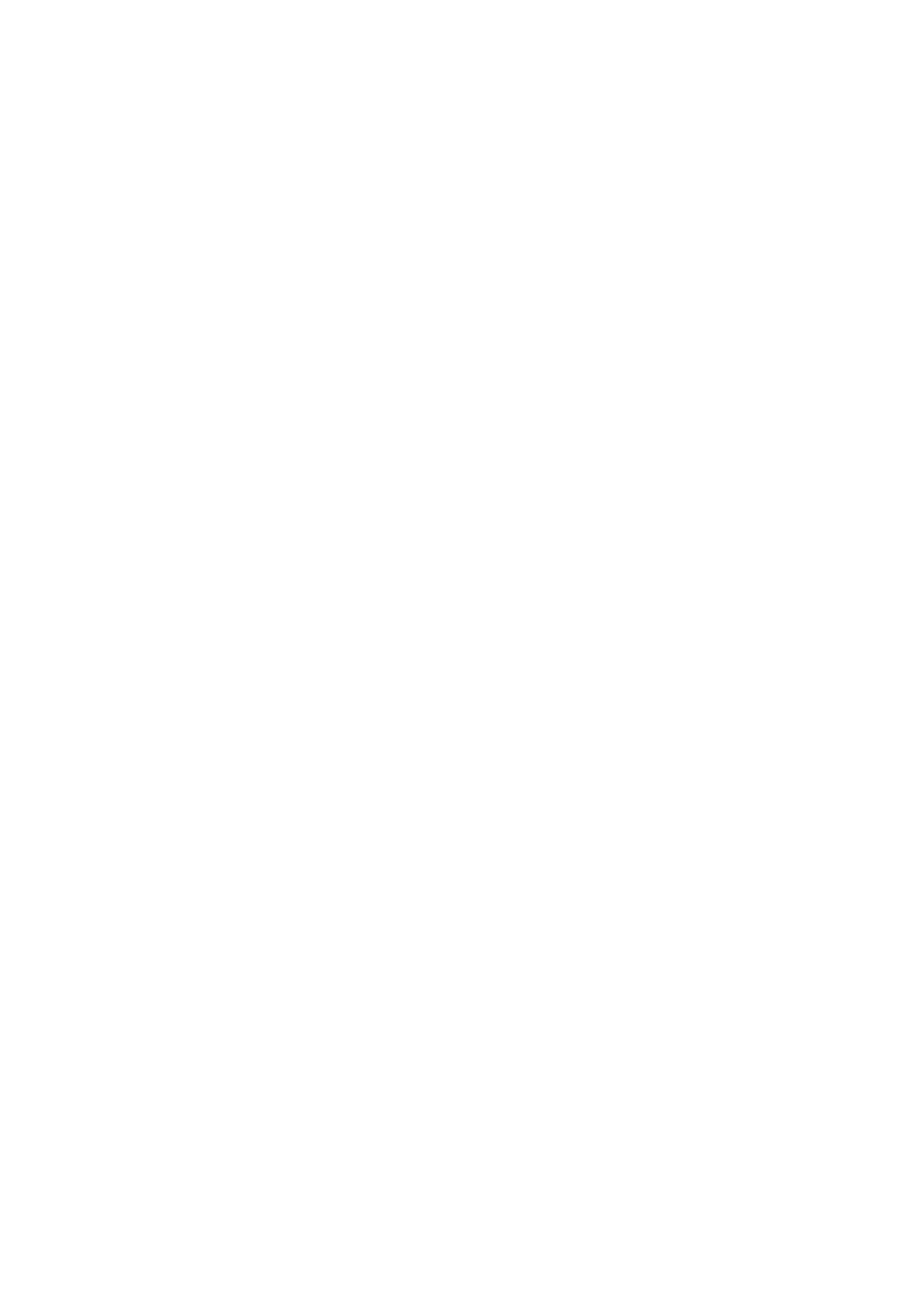## Preface

Many low-income countries suffer from ill-resourced health systems and staffing levels far below international minimum standards. A massive effort is needed to achieve the healthrelated Millennium Development Goals (MDGs) in time. This report focuses on the influence of the International Monetary Fund (IMF) and the macroeconomic policies it promotes on the budgets available for the health sector and the wages for health staff in low-income countries.

The IMF will be the first to point out that its programmes do not contain expenditure limits for specific sectors (including health) and that expenditures on health staff are exempted from budget ceilings. The IMF will also state that it offers support to mitigate the macroeconomic effects of increasing aid flows, and consequently calls for more aid at sustainable levels at international meetings. Finally, the IMF will – rightly – argue that governments could improve their resource allocation and make sure the money reaches the service levels.

This is all true. Then why this focus on the IMF? Because based on country studies from Ghana, Kenya, Uganda and Zambia, this report finds that although the IMF does not explicitly set limits on health spending, its overall policies and targets do limit the resources available for health and health staff.

It is important to understand the multiple ways in which macroeconomic policy recommendations can have an impact on – in this case – the health sector. A good example are the IMF-imposed budget ceilings on the wage bill in PRGF programmes. Originally intended to control total wage bill expenditure, they are everything but helpful in tackling the human resource problems in the health sector.

Overall government expenditure ceilings not only affect the ministries with the weakest bargaining position and capacity, they also provide an incentive to use project aid or other budget lines for allowances and wage payments – thus obscuring budget transparency. Ministries of health are consulted in the macroeconomic decision-making process, but their needs are often treated as shopping lists that can be granted only if the money becomes available. Beyond rhetorical IMF-statements, this report claims that too little is done to push the international donor community to make its money available in a sustainable way.

We feel that the IMF should take responsibility for the unintended side-effects of its cautious macroeconomic models, which in the end may undermine its ultimate objective: to contribute to poverty reduction and MDG-achievement. Notions such as 'health is a prerequisite for economic development' and 'health is a fundamental human right' must feature in IMF calculations. Ultimately, the benefits of macroeconomic policies should be measured in terms of whether they help improve poor people's lives.

Nina Tellegen, Wemos director June 2006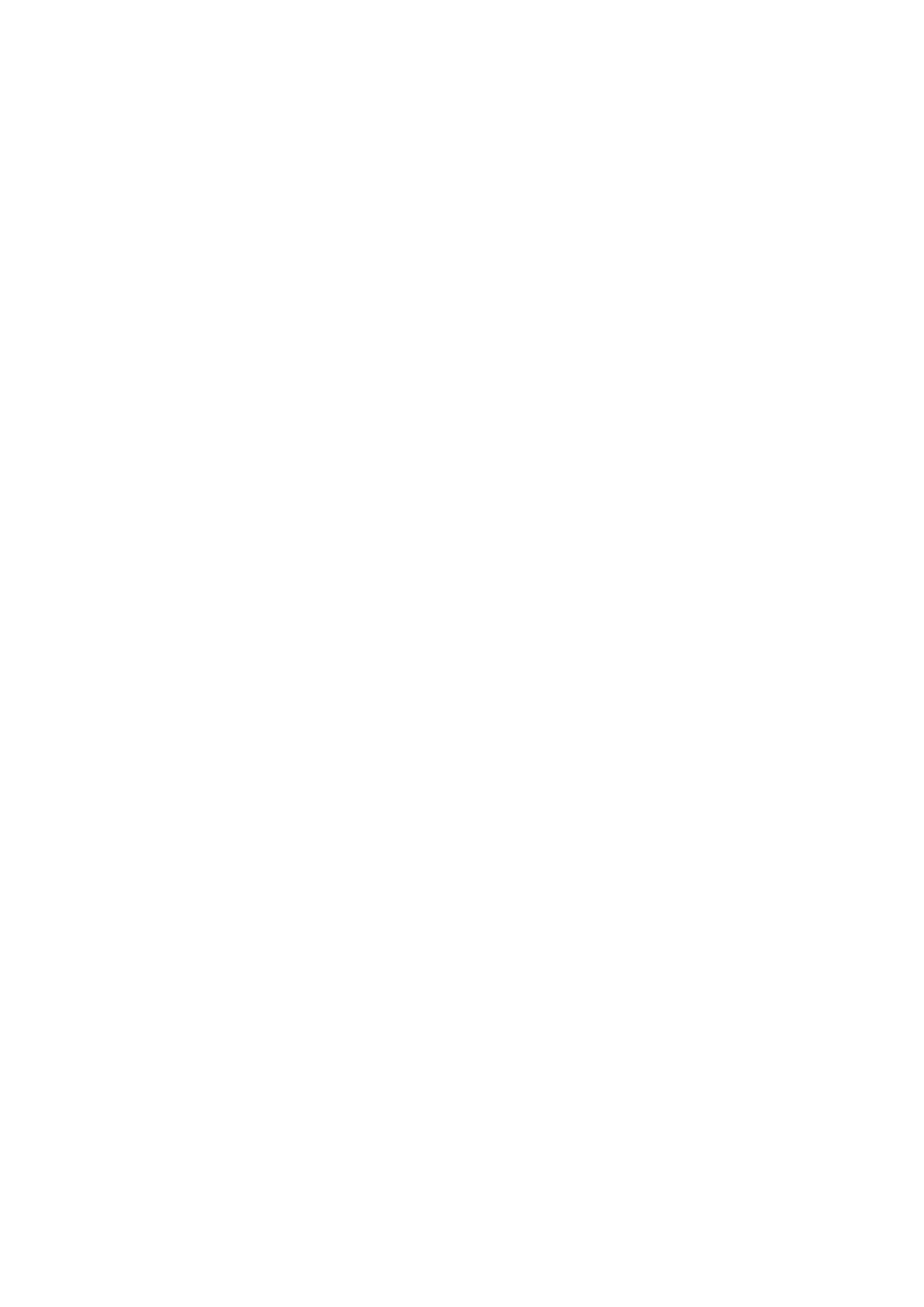## Acronyms and abbreviations

| <b>ADHA</b>   | <b>Additional Duty Hours Allowance</b>                           |  |  |  |
|---------------|------------------------------------------------------------------|--|--|--|
| <b>IMF</b>    | International Monetary Fund                                      |  |  |  |
| GDP           | gross domestic product                                           |  |  |  |
| <b>GFATM</b>  | Global Fund for HIV/AIDS, Tuberculosis and Malaria               |  |  |  |
| <b>GHC</b>    | Ghana Cedis                                                      |  |  |  |
| GOG           | government of Ghana                                              |  |  |  |
| GOK           | government of Kenya                                              |  |  |  |
| GOU           | government of Uganda                                             |  |  |  |
| GOZ           | government of Zambia                                             |  |  |  |
| <b>HIPC</b>   | Heavily Indebted Poor Country                                    |  |  |  |
| HIV/AIDS      | Human Immunodeficiency Virus/Acquired Immune Deficiency Syndrome |  |  |  |
| <b>HSSP</b>   | Health Sector Strategy Programme                                 |  |  |  |
| IMR           | infant mortality rate                                            |  |  |  |
| <b>LIC</b>    | Low Income Country                                               |  |  |  |
| MDGs          | Millennium Development Goals                                     |  |  |  |
| MMR           | maternal mortality rate                                          |  |  |  |
| MOF           | Ministry of Finance                                              |  |  |  |
| MOH           | Ministry of Health                                               |  |  |  |
| MTEF          | Medium Term Expenditure Framework                                |  |  |  |
| <b>NGOs</b>   | non-governmental organisations                                   |  |  |  |
| ODA           | official development assistance                                  |  |  |  |
| РE            | personnel emoluments                                             |  |  |  |
| <b>PEPFAR</b> | President's Emergency Fund for AIDS Relief                       |  |  |  |
| <b>PRGF</b>   | Poverty Reduction and Growth Facility                            |  |  |  |
| PRS           | <b>Poverty Reduction Strategy</b>                                |  |  |  |
| <b>PRSC</b>   | Poverty Reduction Support Credit                                 |  |  |  |
| <b>REER</b>   | Real Effective Exchange Rate                                     |  |  |  |
| <b>SIDA</b>   | Swedish International Development Cooperation Agency             |  |  |  |
| <b>SSA</b>    | Sub-Saharan Africa                                               |  |  |  |
| тв            | tuberculosis                                                     |  |  |  |
| UN            | <b>United Nations</b>                                            |  |  |  |
| <b>USD</b>    | United States Dollars                                            |  |  |  |
| <b>VAT</b>    | Value Added Taxes                                                |  |  |  |
| WHO           | World Health Organisation                                        |  |  |  |
| ZMK           | Zambian Kwacha                                                   |  |  |  |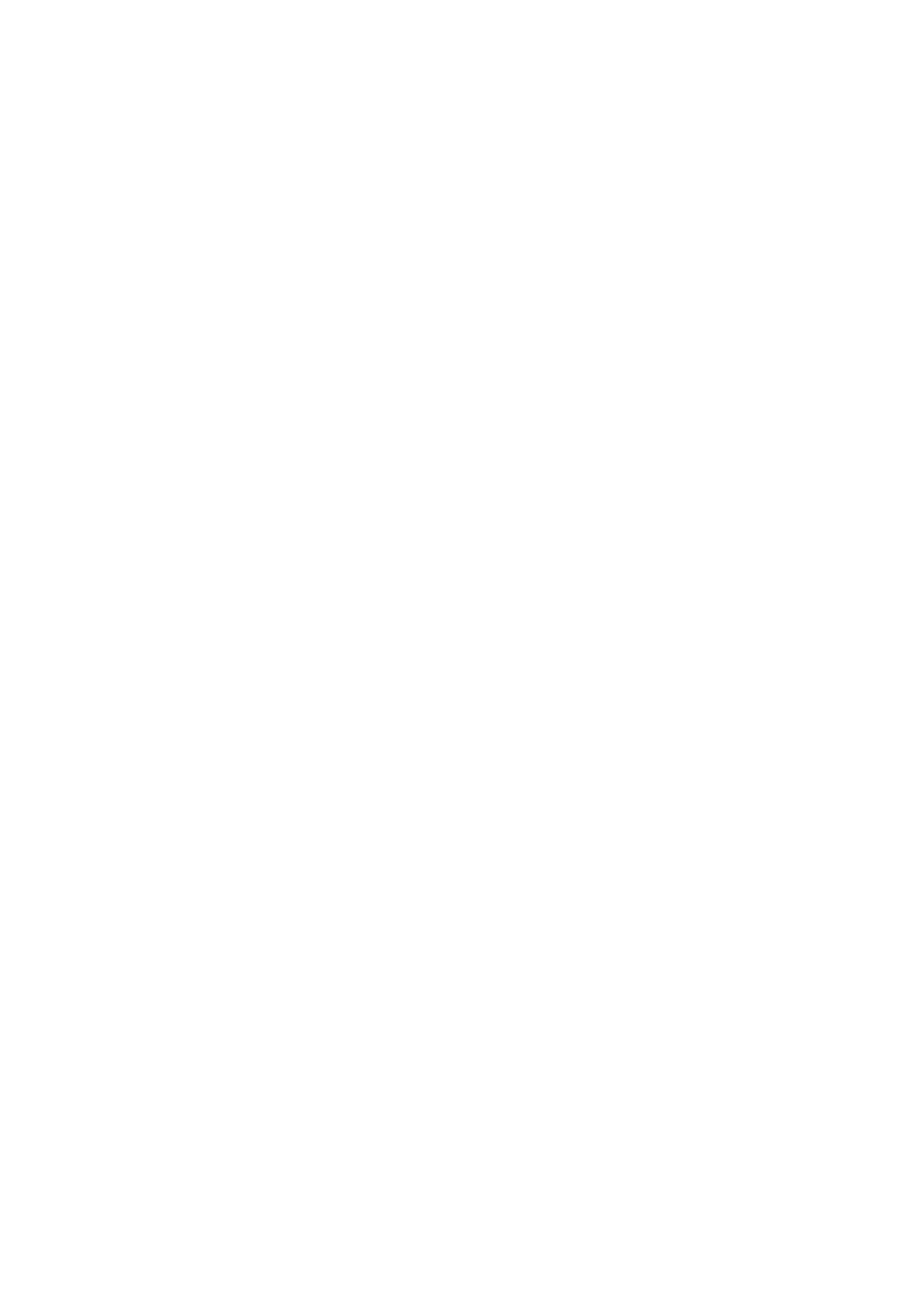## **Executive Summary**

It is widely recognised that international health goals will not be reached with current levels of health service provision. To expand provision on the scale that is necessary will require a massive, long-term injection of resources to provide staff, medical inputs and health centre facilities. In particular, employment of front line health professionals is vital given the positive relationship between the volume of medical personnel and health outcomes and impacts. At present the health sector is woefully under-staffed with staffing levels substantially below international minimum standards. However, the International Monetary Fund (IMF) policies constrain both significant increases in health spending and employment of vital staff.

The IMF does not put explicit limits on health sector spending and in some cases IMFsupported programmes even set budget floors for the sector. However, a government's overall budget is seriously constrained. Firstly, by the IMF's cautious macroeconomic policy stance, which focuses on macroeconomic stabilisation goals rather than growth objectives, and, therefore, favours minimal budget deficits financed by international rather than domestic means, sustainable levels of international and domestic debt, low rates of inflation and so on. Secondly, the IMF constrains budgets by its cautious attitude to the availability and predictability of development assistance. The implication is that health budgets are indirectly limited by the constraints imposed on a government's overall budget.

Whilst profligate spending should not be encouraged and long-term fiscal sustainability is an important consideration, the trade-off between higher budget deficits and the impacts of how these are financed needs to be properly weighed against the benefits of increased health sector spending and how this impacts on growth. In this respect, it is positive that the IMF's recently acknowledges that there is scope for allowing inflation rates to rise above the very low rates that have been targeted in Poverty Reduction and Growth Facility (PRGF) programmes, and that currency appreciation may be an acceptable consequence of higher levels of aid-financed government spending. A recent IMF and World Bank paper that recognises the need to explicitly consider the growth and poverty consequences of fiscal policy also signals a growing awareness of the need to look beyond macroeconomic stability. In the short-term, an increase in concessional aid – preferably provided as grants – is the most practical means of rapidly financing an expansion in health service provision with least impact on the macroeconomy. In this context, the IMF's support for international calls to donors to meet the 0.7% of gross domestic product (GDP) target for aid and for quality aid to be committed over the long-term is also welcome.

However, making statements is not enough. Rather than proactively pushing this agenda recent IMF publications have tended to emphasise the 'challenges' of increased aid to macroeconomic policies rather than considering the opportunities for growth. In particular, the IMF has done very little to date to provide analyses of how much additional aid could be absorbed by Low Income Countries (LICs) and has only in a few cases assisted in designing macroeconomic frameworks that help meet the Millennium Development Goals (MDGs). It should be doing much more at the country-level to push donors to harmonise and improve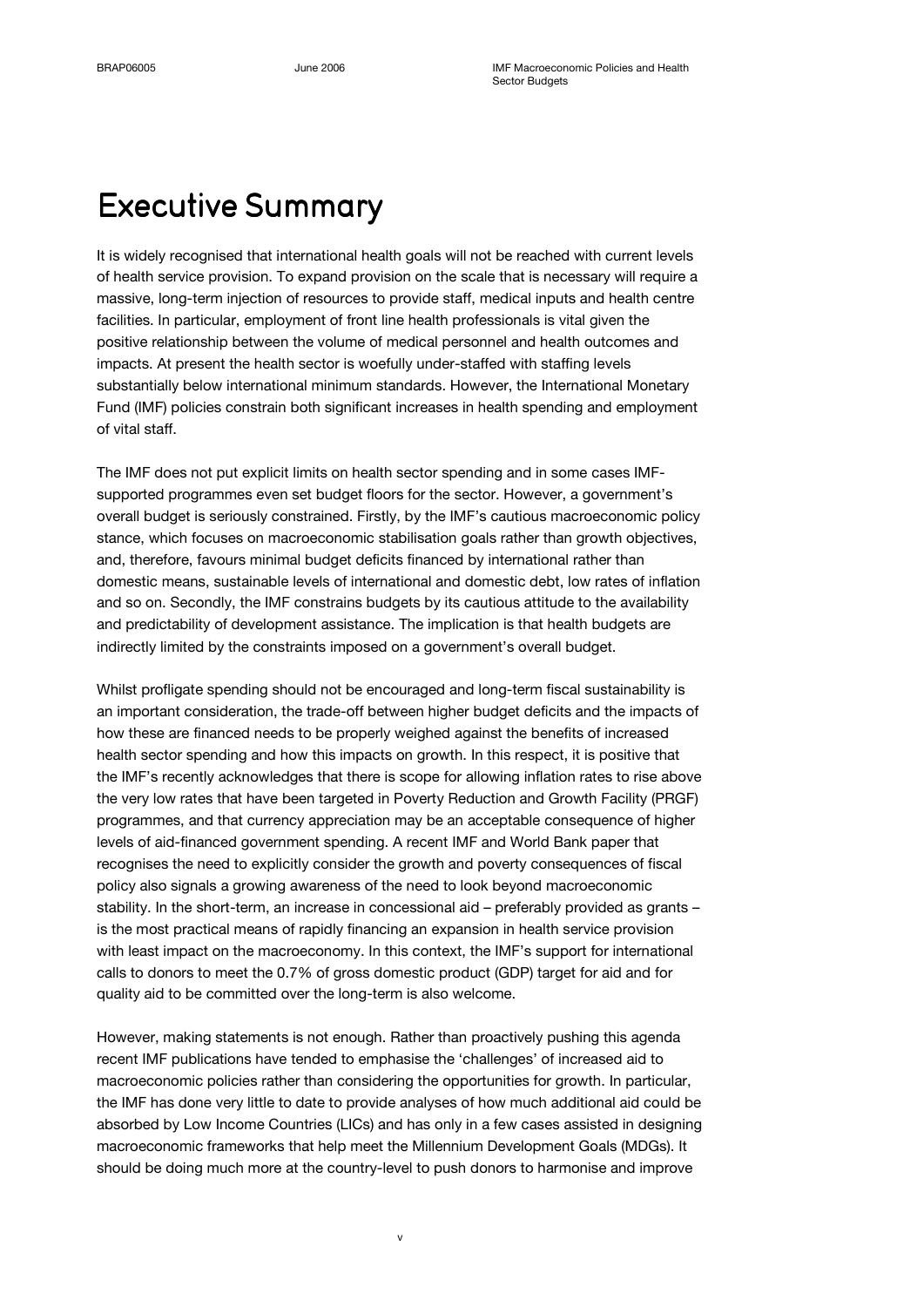the quality of the aid they give and to give more resources by providing analysis of alternative aid scenarios.

Whilst there are positive signs that the IMF is starting to respond to this need, the value of such efforts will be diminished if these are framed within the IMF's traditional view of what constitutes a stable macroeconomic position and if it simply takes aid volumes as given. At present it appears that its analysis is more concerned with identifying an appropriate macroeconomic policy approach for a given amount of aid rather than identifying how much aid can be used before seriously upsetting the macroeconomy. As a consequence debate about what are acceptable macroeconomic policy trade-offs remains constrained. To broaden its concept of what is an acceptable macroeconomic position will necessitate the IMF loosening its belief that the stability of the macroeconomy must be the foremost priority.

To facilitate a better weighing of policy and budgetary choices and their potential outcomes and impacts by LIC governments, the process of determining spending needs and setting budgets ceilings needs to be carried out jointly and collaboratively. Such a process must involve all key stakeholders. This implies a need for meaningful involvement of key sector ministries in IMF programme negotiations. Whilst this is principally a matter for governments themselves to address the IMF could do more to encourage it. Also, to facilitate the involvement of Ministry of Health officials attention needs to be given to building their capacity to negotiate for more resources, which in turn requires greater planning and budgeting capacity on their part. The role of the World Health Organisation (WHO) could be strengthened in this area.

Whilst governments should also be encouraged to improve how they prioritise and allocate their resources as another means to create fiscal space, the IMF's use of public sector wage caps to contain government spending on wages is ineffective and distorting. Caps on the wage bill do not have a significant impact on how a government employs its staff resources. Worse, though health staff is sometimes even explicitly exempted, wage spending caps can lead to the perverse outcome that desperately needed health professionals are not employed. The irony is that by capping public sector wage spending the IMF effectively prevents the expansion of the very services that are vital to tackling poverty and achieving the MDGs.

As a consequence governments and global funds have found ways to circumvent the caps, usually by keeping resources 'off budget' or using other budget items for allowances. The IMF's implicit acceptance of this makes a mockery of its and other donors' efforts to instil good governance discipline. It also suggests that the IMF is willing to turn a blind eye to the macroeconomic impacts that arise from channelling aid to the private (profit and non-profit) sector, and to the fact that vertical aid delivery mechanisms are poor means of delivering aid and distort the efficient allocation of resources.

Capping wage spending also effectively limits how much wages can increase. This means that governments are prevented from raising wages and providing addition benefits to stem the haemorrhage of health professionals who are leaving in search of better conditions, often in donor countries. Although IMF programmes do not call for sector ceilings and in some cases explicitly exempt health and education sectors, Health Ministries still have to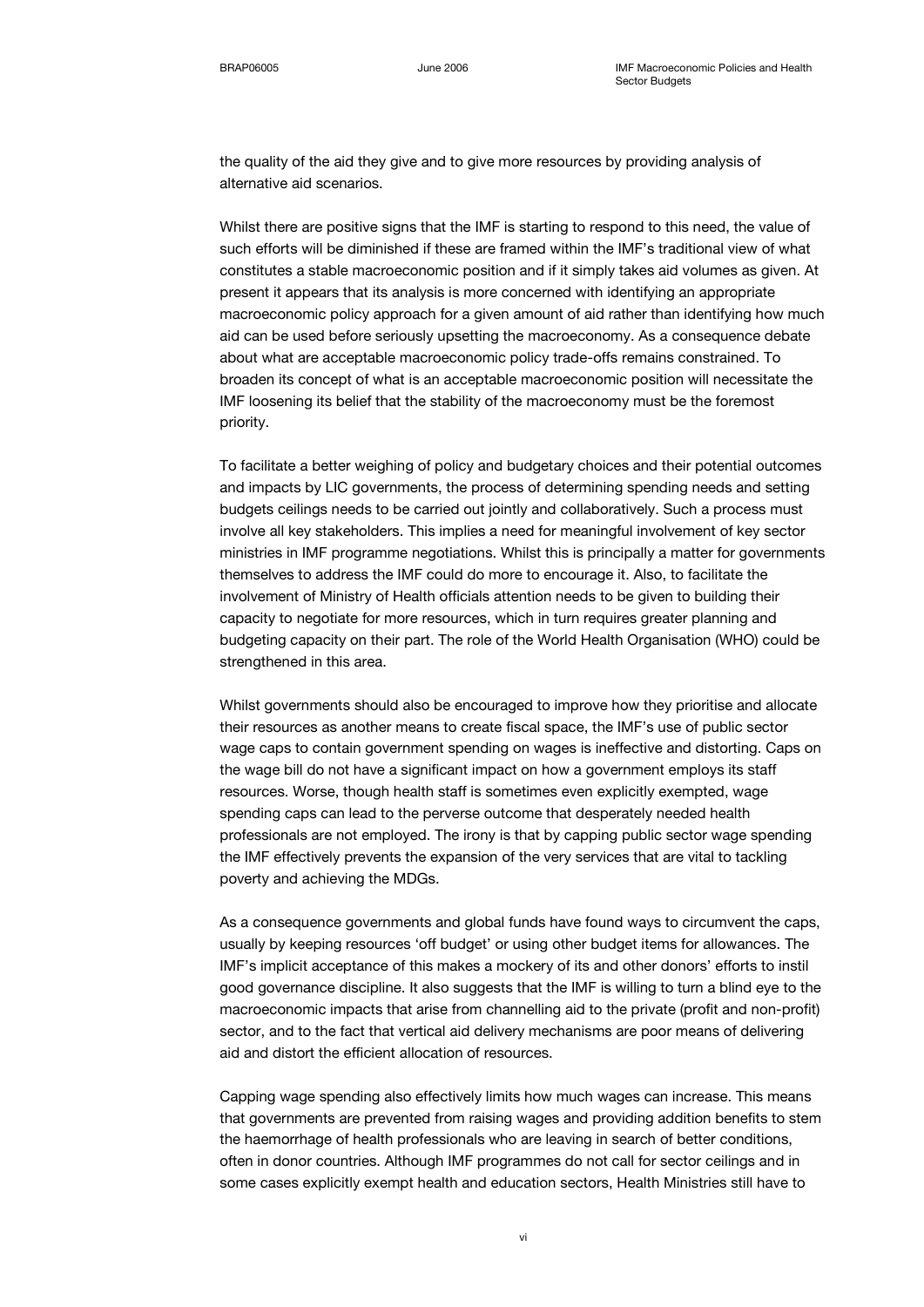compete for its share of the wage bill with other sectors that have equally valid claims for higher budgets. Not all PRGF programmes allow for an automatic adjustment of the overall wage bill ceiling in the case of increases in the health wage bill.

Furthermore, the IMF's focus on the size of a government's wage bill is not obviously justified when all available resources are taken into the equation. Since aid resources are typically used to finance capital expenditures it should not be regarded as problematic that a large proportion of a government's own resources are channelled into recurrent expenditures as these tend not to be financed by donors. The implication is that measures of government wage spending against gross domestic product and as a proportion of the domestically finance budget grossly over-state the true proportion of wage spending. Moreover, determining wage spending budgets according to an average wage spending figures for Sub-Saharan Africa (SSA) is too simplistic. These provide no information about actual needs and sustainability.

Rather than cautioning governments against becoming aid dependent the IMF could be taking steps to enable LIC governments to better accommodate aid and to use aid to meet vital recurrent expenditures. Such steps include pushing aid donors to better coordinate their aid, to minimise administrative, procurement and reporting procedures that add to the transaction costs of using aid, to improve on the timing of aid delivery and, particularly importantly, to provide aid over longer time horizons. In addition, given that wage bill caps do not work to encourage governments to make tricky political decisions about civil service structures, constrain employment of vital staff and undermine good governance, they simply should not be used.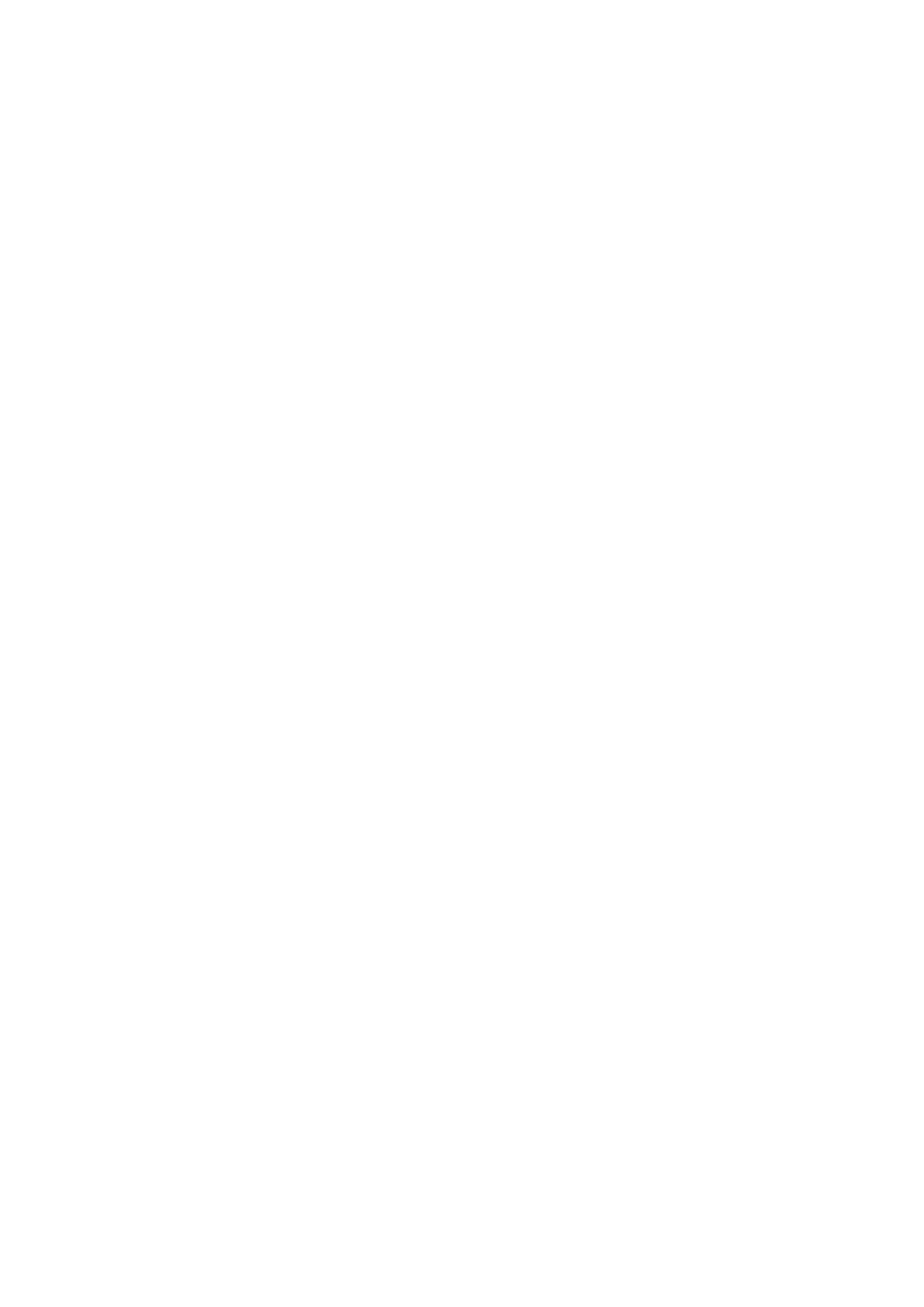## 1. Introduction

The question of how to finance substantial increases in health sector spending to achieve the health-based MDGs is receiving considerable attention in the development community. Clearly, most LIC governments have too few resources of their own to boost their health budgets by the amount necessary. Thus, many non-governmental organisations (NGOs) and United Nations-based multilateral institutions have been calling for substantial increases in aid (25-70 billion United States Dollars (USD) annually), to which some bilateral donors and private foundations have responded positively.

However, the prospect of increased aid inflows has raised concerns in the IMF about the implications for macroeconomic policies and the potential impacts on the economy such as inflation, exchange rate appreciation, interest rate rises and crowding out of private investment. This has raised debate on the question of whether increased aid can be accommodated without compromising the strict macroeconomic and monetary policies advocated by the IMF, which call for low, single digit rates of inflation, low budget deficits and limiting public debt to sustainable levels, or whether the IMF's macroeconomic targets need to be loosened.

Civil society organisations and UN agencies argue that macroeconomic policy considerations are being put before the health needs of millions of people in LICs. The IMF argues that macroeconomic stability must be a government's number one priority because it is a vital factor contributing to growth, which is one of the principle means of reducing poverty. Whilst there is general agreement that macroeconomic stability is important for growth, there is also growing awareness that overly strict macroeconomic policy can be bad for growth. In between these positions lies a grey area in which there is considerable argument and debate as to when macroeconomic policy becomes too strict and how much macroeconomic policy can be loosened before growth is stifled.

The IMF is not unsympathetic to the need to find more resources – fiscal space - to increase health service delivery. However, given the potential macroeconomic impacts of most means of supplementing finance its implicit preference appears to be for additional resources to be generated by LIC governments themselves, through increased growth and revenue generation over the longer term, and increased efficiency of spending in the short term. Up to a point, increased grant assistance is also a means supported by the IMF.

To improve efficient use of government resources, the IMF has set its sights on government (overall) wage spending, which within a strict budget often crowds out government spending on other essential items necessary to run public services and maintain their quality. The IMF argues that by cutting 'excessive' wage spending resources can be freed up to invest in and maintain priority services.

Although the IMF refrains from setting sectoral limits for wage spending, in practice overall wage bill ceilings generally have a negative impact on the health sector in the countries where they are imposed. The problem is that in the health sector the volume of health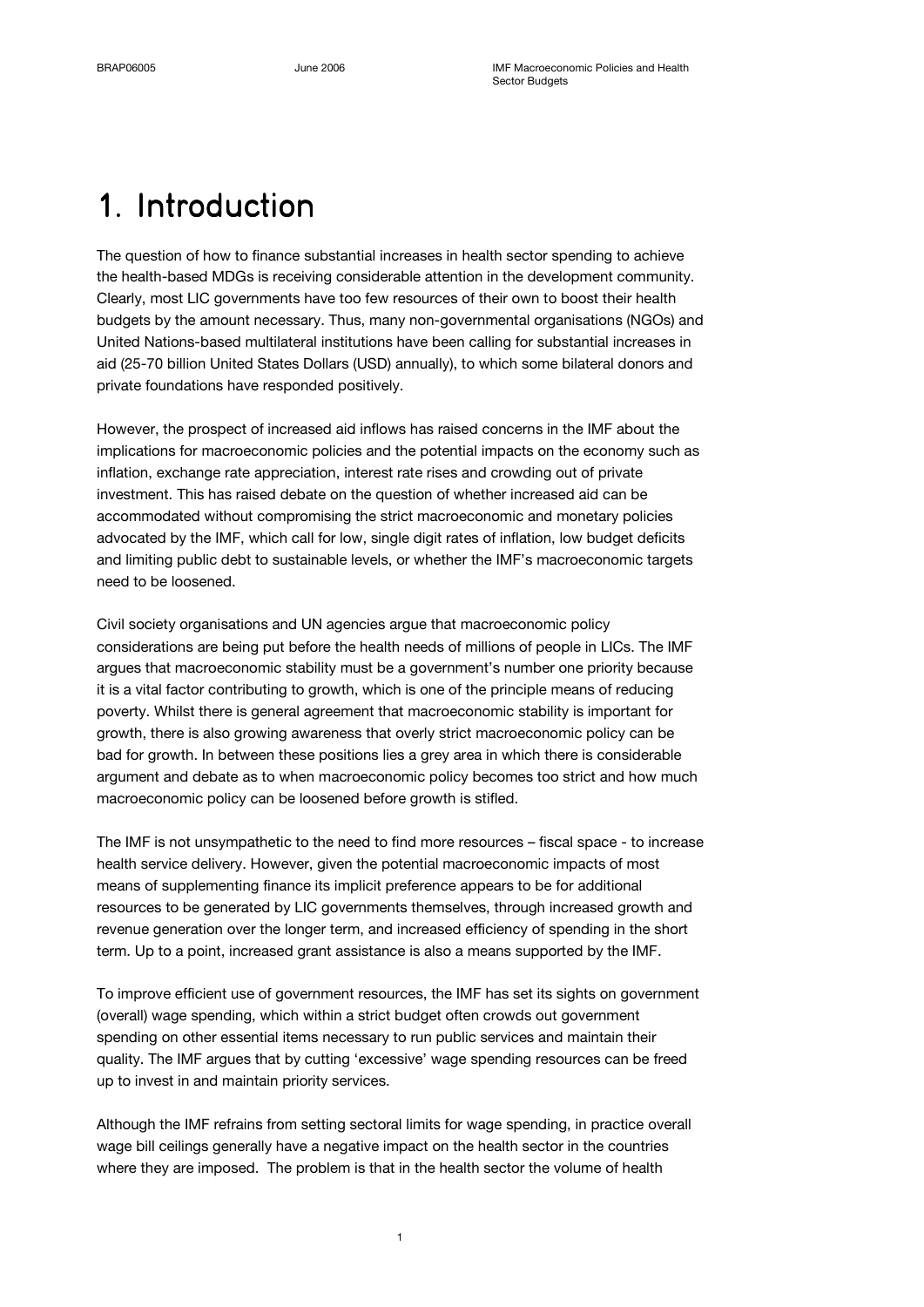workers per population is a vital factor in terms of delivering effective health services. In LICs staffing levels are far below what is internationally considered to be the necessary minimum, thus large increases rather than restrictions on human resource spending are needed. In this context the IMF's advice appears to be undermining what it set out to achieve.

This report draws on 4 country case studies carried out in Ghana, Kenya, Uganda and Zambia in November and December 2005 and January 2006, which look at the impacts of IMF policy on health budgets and employment in the health sector, and the implications for the delivery of health services. All country statistics and country-level analyses are drawn from these case studies unless otherwise stated.

Part 1 shows how IMF macroeconomic policy targets restrain a government's overall budget and the resultant impacts on health sector budgets, and examines whether health sector spending is rising in accordance with regional and international health spending and outcome targets. Part 2 looks at why the IMF is cautious about increased aid spending as a means to increase 'fiscal space' and how IMF ceilings on wage spending imposed via PRGF programmes impacts on the delivery of health services.

## 2. The IMF and Health Sector Budgets

The budget for health can either be determined through a 'bottom-up' process or a 'topdown' process. The former process tends to reflect spending needs, whereby sector budgets determine the size of the overall budget and macroeconomic policies are determined according to how much income the government can earn and how much additional finance it needs to generate through borrowing, donor assistance and money creation. Thus the budget ceiling (if there is one) is determined by the government's capacity or willingness to borrow (domestically and from international sources), access grant finance and create money (seinorage), which are the means by which a government can top up its revenue. With a top-down budget procedure macroeconomic policy constraints determine how much the government can borrow, access aid and create money and thus the overall size of the budget, within which the budget ceilings for the health and other sectors are set. Ideally, both spending needs and macroeconomic implications are considered and the trade-off between them carefully weighed up in determining the overall budget.

### 2.1. The IMF's Influence on Health Sector Budgets

The IMF does not directly determine how much of a government's budget will be allocated to health, but it indirectly plays a role by imposing ceilings on the overall budget via its macroeconomic policy conditions that promote restrictive rather than expansionary public

<sup>&</sup>lt;sup>1</sup> ALMACO Management Consultants Ltd in collaboration with the African Medical and Research Foundation, Budget Ceilings, Human Resources and Health in Kenya, October 2005; Azeem, V., and N., Adamtey, Isodec, January 2005, Budget Ceilings, Human Resources and Health in Ghana; John Odaga and Peter Lochoro, Caritas Uganda, January 2006, Budget Ceilings, Human Resources and Health in Uganda, Chitah, M. B., CHAZ, November 2005, Budget Ceilings, Human Resources and Health in Zambia.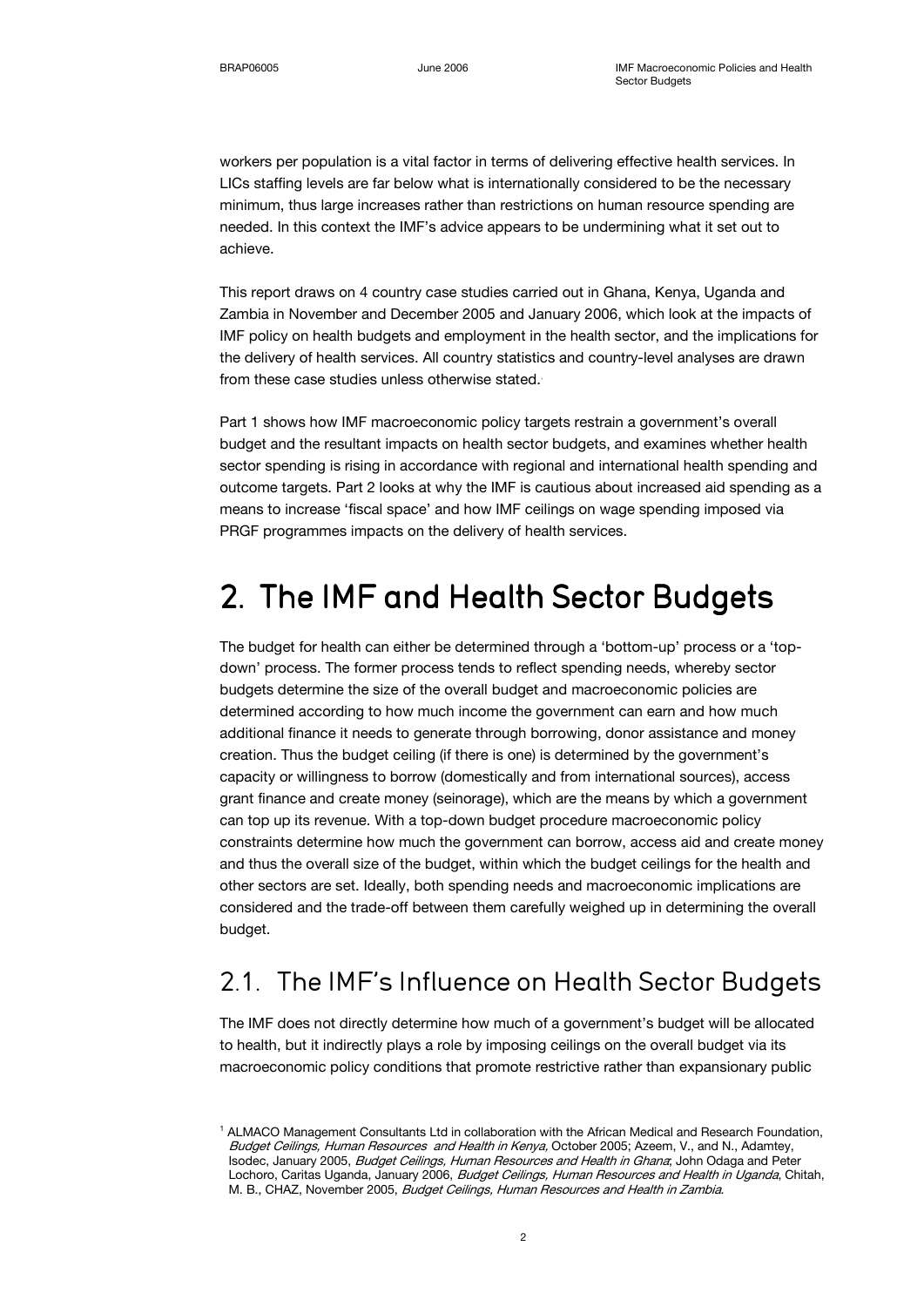expenditure, and by its definition of what are non-discretionary and discretionary expenditures.

### 2.1.1. The IMF, Macroeconomic Policies, and the Overall Budget Ceiling

Many LIC governments have tended to be characterised by weak budget management observed in poor or non-existent planning and budgeting processes and profligate spending which does not relate to budgeted expenditures. In order to improve adherence to macroeconomic policy targets, and improve the efficiency and effectiveness of spending, many governments under the guidance of the IMF have taken steps to improve their budgetary and public financial management systems, an important aspect of which is compliance with budget ceilings, which specify the maximum the government as a whole or a ministry can spend.

Budget ceilings are helpful to deter profligate spending and to discipline governments to manage and monitor what they are spending. They can also help to focus the allocation of available resources on priority areas, for example, in line with Poverty Reduction Strategy (PRS) objectives, and improve project and programme implementation by ensuring sufficient resources are allocated for them. However, problems arise when ceilings are set cautiously low, and when budgetary needs far exceed budgeted allocations.

From the IMF's perspective a government's number one priority should be to achieve and maintain macroeconomic stability, which implies that the overall budget ceiling must be coherent with its macroeconomic policy targets. This 'top-down' approach to budget setting means that, given a certain capacity to earn revenue, the size of the total budget will be determined by how strict or loose the government's macroeconomic policy targets are concerning inflation rates, budget deficits, debt sustainability, private sector growth, growth in the export sector and so on.

#### 2.1.1.1. Raising Revenue

A government's principle source of income is via taxation, tariffs and social security contributions. To remove distortions and encourage private sector-led growth the IMF has typically advised governments to: cut import and other trade tariffs, which have traditionally been important sources of government income, and to raise more revenue from value added taxes, which are relatively easy to administer and harder to avoid; rationalise (i.e. reduce the number tax bands and cut tax rates) business and income taxes; and improve tax administration. However, governments have typically not been able to raise as much revenue from Value Added Taxes (VAT) type-taxes as from import and trade taxes.

Since many LICs are yet to even reach what the IMF has established should be the minimum target for government revenue earnings – 15% of GDP – there is clearly scope for increased revenue generation. However, as the IMF itself acknowledges, it takes several years to raise revenue by a few percentage points.

#### 2.1.1.2. Supplementing Revenue

This means that if a government is to boost its spending it must top up its revenue from other sources. However, the sources of supplementary finance available to a LIC government are also constrained by IMF conditionality and/or its policy advice, which seek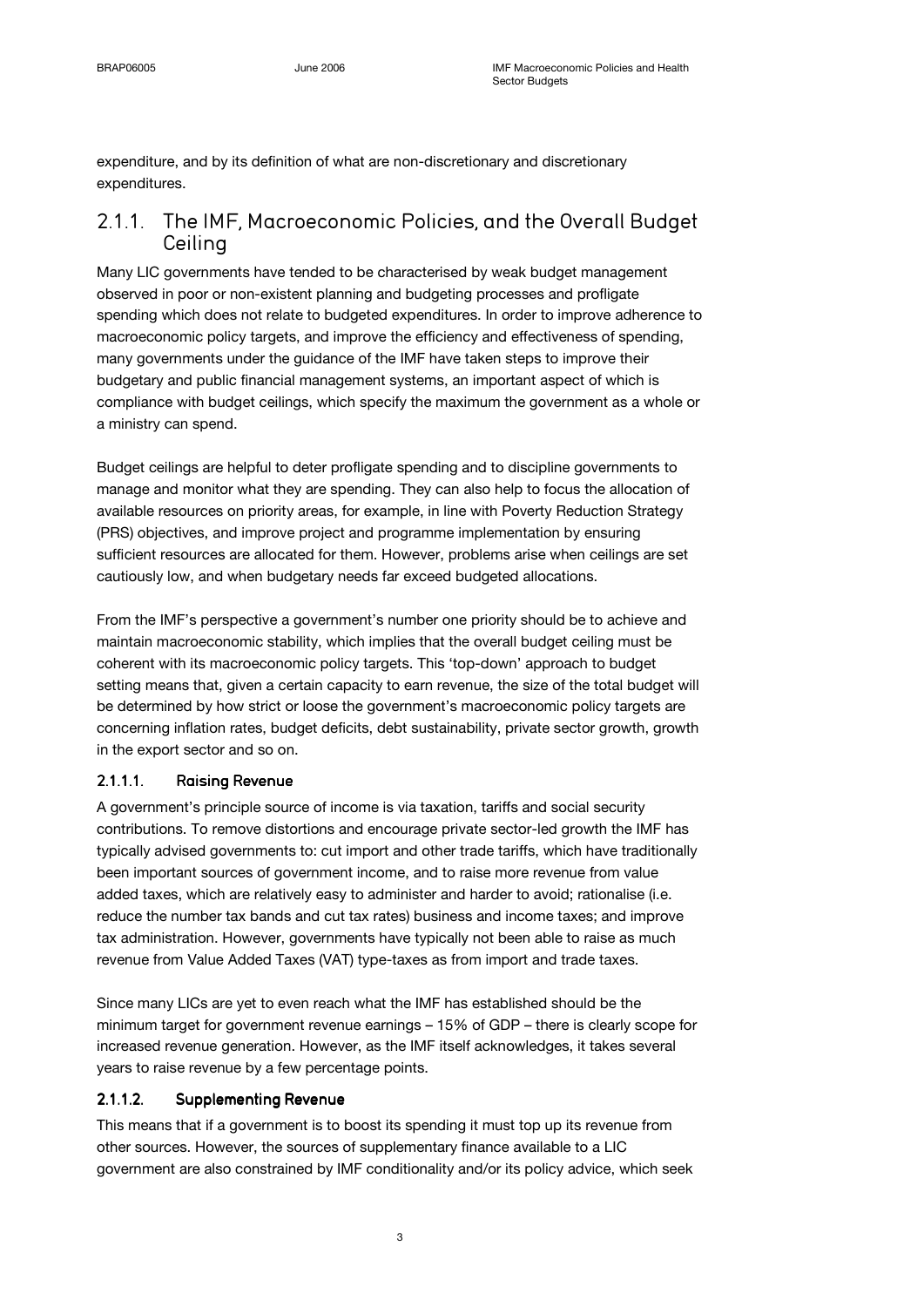to limit their use because of the perceived harmful effects on private sector business activity and the growth potential of the economy.

For example in the IMF's view:

- money creation leads to inflation, which encourages spending and discourages saving and leads to uncertainty which is harmful for investment;
- borrowing from domestic sources can lead to rising interest rates and reduced liquidity in the domestic economy which can limit opportunities for, and discourage, domestic private investment, suck in destabilising short-term foreign capital flows, and cause the exchange rate to rise making exports less competitive;
- borrowing from both the domestic economy and overseas can lead to unsustainable debt burdens which can ultimately constrain government expenditure as debt payments consume a growing proportion of the government's budget. Furthermore, an unsustainable debt burden can discourage domestic and foreign private sector investment, for example, due to constraints on government investment in complimentary investments, such as infrastructure, and a lack of business confidence;
- aid inflows in the form of concessional loans and grants can lead to direct and indirect increases in recurrent expenditures which may not be sustainable over the long-term, particularly if increased availability of loans and grants discourages government's own revenue generation. Moreover, large increases in non-discretionary recurrent expenditures will reduce the usefulness of the budget as a fiscal tool by reducing budget flexibility. And furthermore, large inflows of aid could lead to 'Dutch Disease', that is, price inflation of non-traded goods and services which will cause the effective exchange rate to rise or if not Dutch Disease then other undesirable macroeconomic consequences.

### 2.1.2. Determining the Health Budget Ceiling

Within a 'top-down' budget setting framework, once the size of the government's overall budget has been determined within the chosen macroeconomic policy constraints, the next step is to allocate resources to all 'non-discretionary' items in the budget, these typically include interest payments on debt, wages, pensions and social security contributions, and any expenditures fixed by law. What is left over, after non-discretionary budget items have been covered, (ie the 'discretionary' budget) is split between the various sectors. This is the point at which the health sector budget is finally determined.

In addition to determining the overall size of the budget, the IMF also indirectly influences the health sector budget by delineating what are and what are not non-discretionary and discretionary expenditures. For example, according to the IMF, interest payments on debt are non-discretionary - these must be paid at all costs - whilst spending on the social sectors is discretionary (except social sector wage spending). Thus effectively the IMF puts creditor interests before basic human rights. For this reason, debt relief initiatives which actually reduce the volume of debt payments a government makes and thus reduce nondiscretionary expenditures are vital for creating room for more health spending.

Within the (limited) discretionary budget, increased attention is being given by the IMF and World Bank to increasing allocations to the health sector. It is common for conditions contained in Heavily Indebted Poor Country (HIPC) programmes linked to debt relief and World Bank's Poverty Reduction Support Credit (PRSC) programmes to specify that a certain proportion of the discretionary budget should be allocated to the social sectors in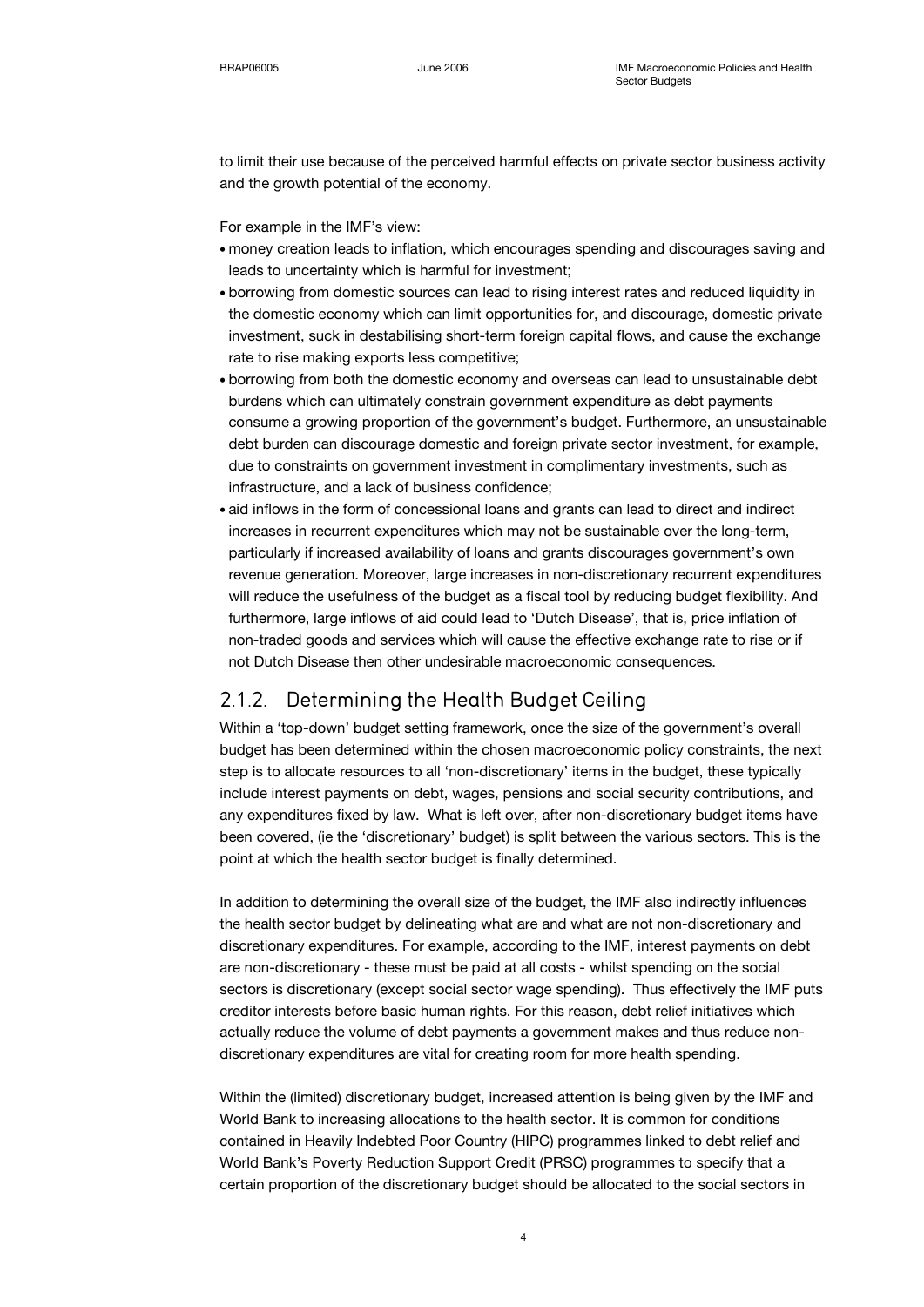general, and sometimes the health sector in particular. For example the government of Kenya (GOK) agreed with the IMF to allocate 12% of its budget to the health sector.

These conditions are usually implicitly or explicitly set as 'floors' for social spending and the result of imposing them is often to raise the portion of the government's budget allocated to health. Indeed, the GOK's health budget is projected to increase incrementally until 2007/08. This is a welcome step forward. However, it appears that targets of this sort are often implicitly interpreted by governments as maxima rather than minima. For example, the GOK's overall budget for health (including donor finance) is only projected to be 11.5% of the government's total budget by 2007/08, which is still too low to finance existing Ministry of Health (MOH) programmes and is below World Bank and WHO targets for health spending. Likewise, the government of Zambia (GOZ) raised its social sector spending in line with IMF targets but failed to fully meet them.

Once the overall size of the health sector budget is known, the available resources can then be allocated between the relevant ministries in the sector, with each ministry apportioning funds to cover the recurrent and capital costs of its various health units, programmes and services and so on. In some countries, there is a bottom up planning process to establish health sector budget needs and spending priorities. However, overall spending decisions ultimately must not exceed the budget ceiling set by the Ministry of Finance (MOF), which implies that the budget ceiling determines the spending plan rather than the other way round. The implication is that health sector decision-makers must choose between competing needs within the health sector and allocate resources according to national priorities, which are increasingly determined in a PRS.

Typically a large proportion of the domestically funded health budget - that part which is funded from revenues, social security contributions, and possibly domestic borrowing and money creation - is allocated to recurrent expenditures, and a large proportion of the recurrent expenditure budget is consumed by wages and salaries (personnel emoluments – PEs). This is because: 1) donors prefer to finance capital expenditures with aid money which means that governments' resources must be used to finance recurrent expenditures; and 2) the health sector is highly labour intensive and wages are considered to be 'nondiscretionary' spending. This means that a large proportion of a government's recurrent health budget needs to be allocated to PEs.

Just because a government spends a high proportion of its domestic resources on recurrent expenditures, such as wages, it should not be assumed that recurrent spending is too high. When the overall budget, which includes aid resources, is considered recurrent expenditures do not usually consume an overly high proportion of the total budget. Conversely, often recurrent budgets are insufficient. Because a large proportion of governments' own resources for health are used to finance wages often little remains to

 $^2$  The reason for this is that: 1) wages are considered a long-term expenditure; 2) unemployment has severe social consequences both for the individual, his/her family and society at large thus rapid and forced job cutting tends to be avoided which makes reducing wage budgets a long-term process; and 3) there are short term costs associated with employment cuts such as the provision of redundancy packages and pensions.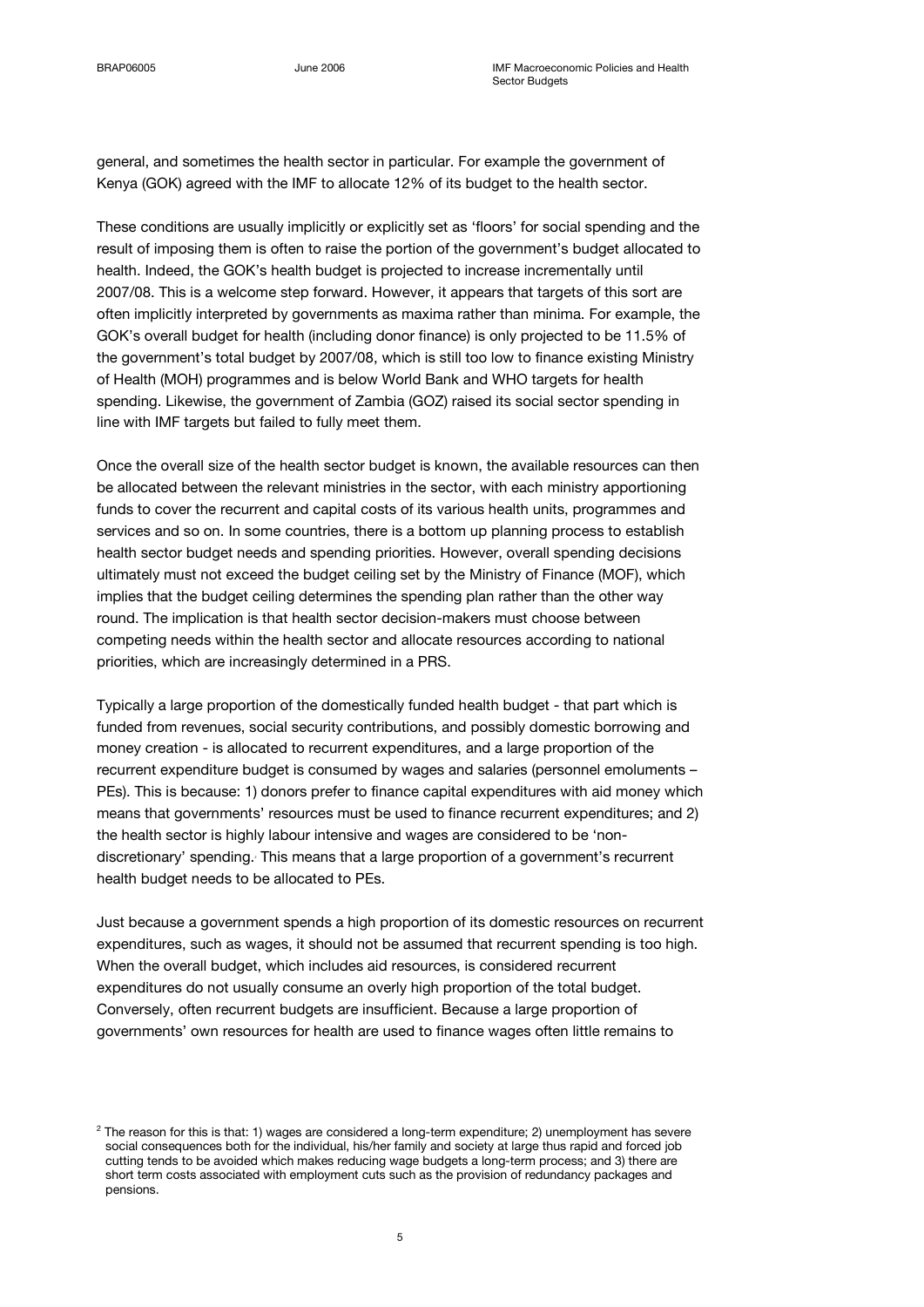finance other operational and maintenance costs (such as provision of drugs and other medications, basic equipment, sheets and mattresses, office supplies and so on).

Although the introduction of new budgetary processes supported by the IMF has clearly improved how governments allocate and manage their resources, the problem with approaching the budget setting process from the perspective of maintaining macroeconomic stability as the ultimate priority as opposed to human development is that actual needs take second place. The implication is that health sector needs are compromised to fit the macroeconomic priorities, rather than prioritising health sector needs and looking to see where a comprise might need to be made in achieving macroeconomic targets, or how more fiscal space might be created without compromising macroeconomic targets.

The United Nations (UN) Millennium Project report observes that, "IMF program design has paid almost no systematic attention to the [Millennium Development] Goals when considering a country's budget or macroeconomic framework. In the vast number of country programs supported by the IMF since the adoption of the Goals, there has been almost no discussion about whether the strategies are consistent with achieving them."<sup>3</sup>

The failure to assess trade-offs between spending needs and macroeconomic targets (including competing needs from other sectors) and to come to a balanced decision concerning the two is symptomatic of the separation in the processes for determining spending ceilings and budget needs. In the case of the health sector, the former is done by the MOF and the latter by the MOH. Whilst needs and spending priorities are often determined through reasonably participatory processes, which include inputs from a range of stakeholders, it is not uncommon for budget ceilings to be set through non-participatory processes.

This is not to say that the MOH has no influence over its budget allocation. To the extent that sector allocations are determined according to PRS priorities, of which health is invariably one, then the MOH does have an opportunity to influence its budget. However, according to the UN Millennium Development Project whilst ideally budgets should be linked to the PRS via the Medium Term Expenditure Framework (MTEF), in practice this is rarely the case. Typically the forthcoming health sector budget is based on the previous year's budget.<sup>4</sup>

It is also usual that the MOH will have an opportunity to lobby the MOF for more resources beyond its budgeted allocation. However, whether or not the MOH eventually receives more may not depend on actual need but on how forcibly and effectively the MOH lobbies the MOF compared to other ministries. Thus the capacity of the MOH to articulate its need for more resources is vital. In practice, health ministry officials in all four countries studied for this report have indicated that they have found it difficult to influence budget ceilings handed down by the MOF. Moreover, they fear the allocation to the health sector might worsen if donors switch to provide general budget support rather than sector support.

<sup>&</sup>lt;sup>3</sup> UN Millennium Project, 2005, *A Practical Plan to Achieve the Millennium Development Goals*, p193.

<sup>&</sup>lt;sup>4</sup> UN Millennium Project, 2005, A Practical Plan to Achieve the Millennium Development Goals.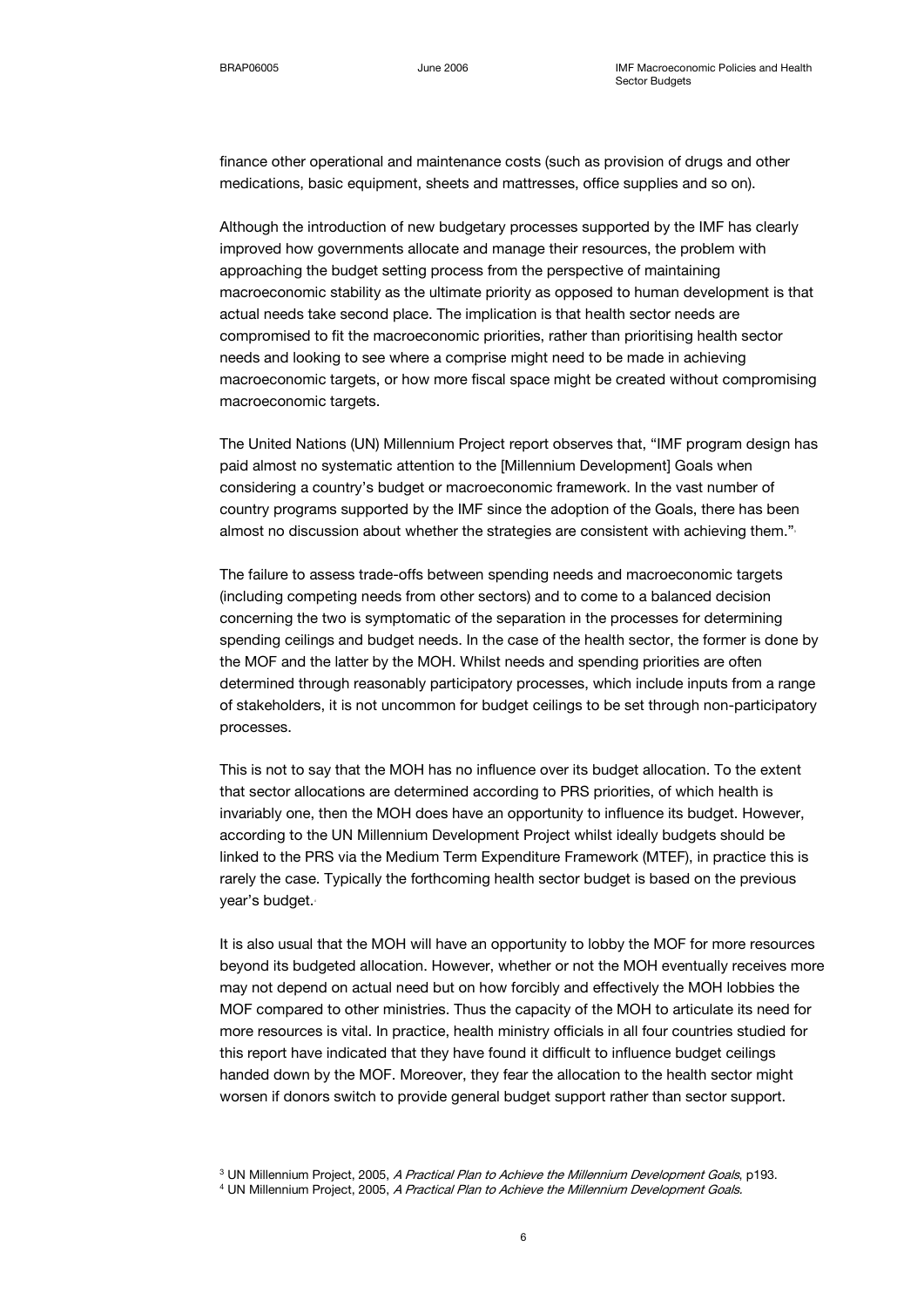Given that macroeconomic targets set by the MOF and negotiated with the IMF are so binding on the rest of the government it is problematic that these negotiations still tend to remain closed to all but a few MOF officials. Whilst the IMF and MOF should (and in some cases do) use the PRS as a guide to determine how much of the overall budget should be allocated to health, it is unclear why the MOH is usually absent from these vital decisionmaking processes, particularly as the MOH is expected to adhere to the PRGF programmed agreed between the MOF and the IMF. Whilst ultimately this is a matter for national governments to address, the IMF could do more to encourage wider involvement of ministries in macro-economic policy negotiation processes, to ensure that decisions taken are based on a bigger picture and fuller awareness of what the various trade-offs will be, and to build greater ownership for the programmes it finances.

Furthermore, it is problematic that PRGF programmes appear to be negotiated without a due consideration of what the various macroeconomic options are and their potential impacts. There was no evidence in the country case-studies that the IMF presented different policy options to the governments based on a possible range of macroeconomic targets for them to consider, and it is unclear what efforts the IMF made to develop and discuss with MOF officials less strict macroeconomic scenarios. IMF excuses that there is a lack of data to provide a range of scenarios and outcomes are unconvincing and begs the question on what the IMF does base its analysis.

### 2.2. Increases in Health Sector Budgets

The commitment to the MDGs, prioritisation of health in PRSs and conditionality for achieving HIPC debt relief appear to have had a positive effect on health budgets, which have started to increase in nominal terms (see box 1). However, beyond the growth in nominal spending, improvements in health sector budgets appear to be limited and they remain woefully under-funded relative to what is needed to achieve the health-based MDGs, and other targets, such as the WHO's health spending target of USD 34 per capita and the 2000 Abuja Declaration target of 15% of a government's total budget for health. For example:

- For Ghana to achieve the health MDGs it has been estimated that it would need to spend USD 16 per capita in 2005, USD 25 per capita in 2010 and USD 31 per capita in 2015. In comparison according to recent MOH figures total health spending per capita is USD 13.5. Despite a significant increase in the health sector budget in 2004 the ministry faced a budget shortfall of USD 70 million;
- Despite almost a 30% increase in the Kenyan MOH's budget between 2004/05 and 2005/06 from USD 293 million to USD 381 million this is way below the estimated annual health sector resource requirement of USD 638 million;
- In Uganda it is estimated that in 2003 the funding gap required to achieve the health MDGs was 3.9% of GDP.

 $^5$  The health-related MDG goals are to: reduce the under-5 child mortality rate by two-thirds; reduce the maternal mortality rate by three-quarters; halt and begin to reverse the spread of HIV/AIDS and the incidence of malaria and other major diseases. For details of the Abuja Declaration see: www.un.org/ga/aids/pdf/abuja-declaration.pdf.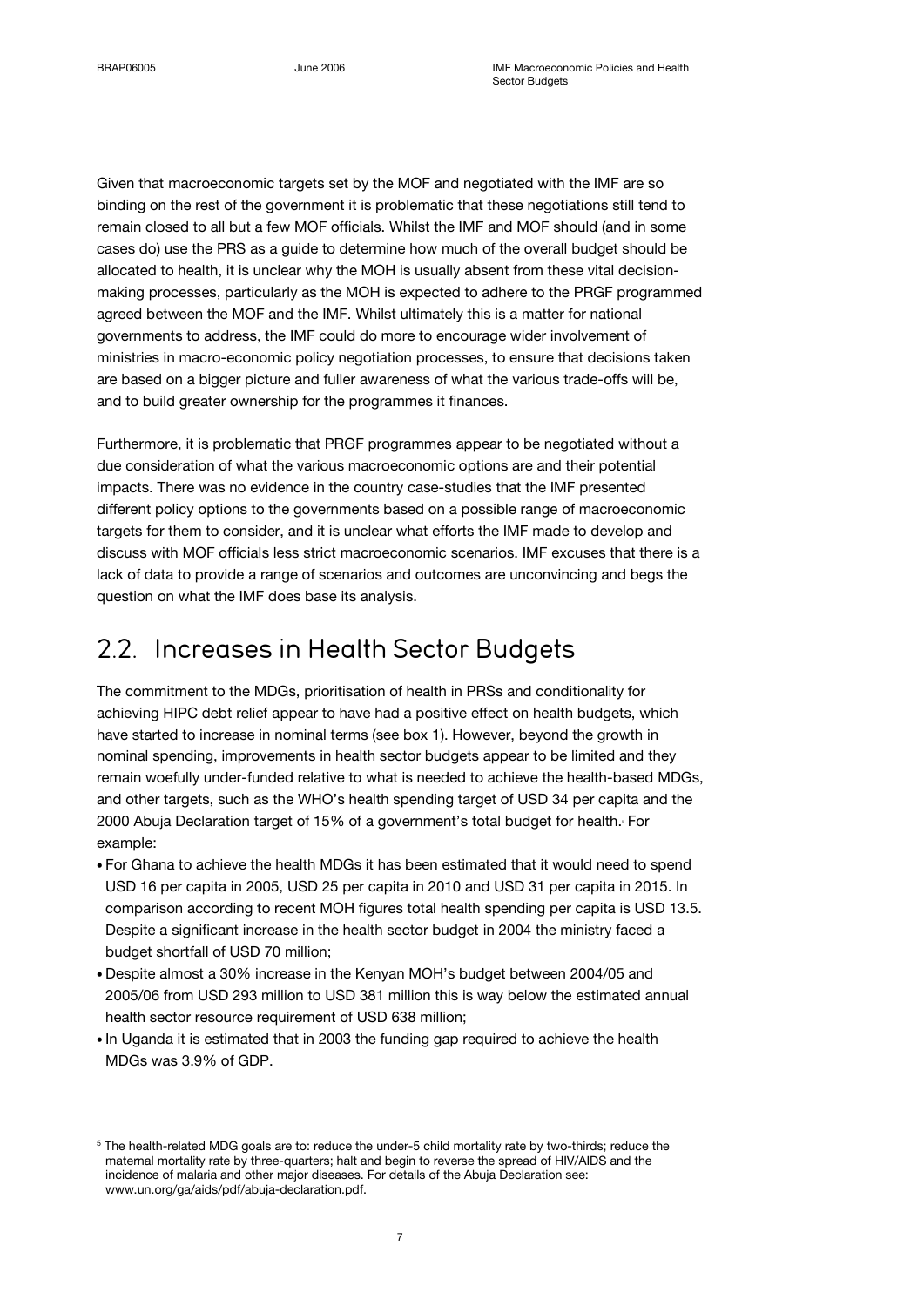Thus, the likelihood of achieving the MDG health goals by 2015 is looking almost impossible and some trends are worsening rather than improving. For example:

- In Ghana the infant mortality rate (IMR) has increased from 57 deaths in 1000 live births in 1998 to 64 in 2003 and 2004; maternal mortality (MMR) is over 200 per 1000 live births which makes the goal of reducing MMR to 54 per 100,000 by 2015 very challenging; whilst immunization coverage (as a % of children under 12 months) has increased steadily from 43% in 1993 to 75% in 2004 and malaria incidence has decreased, the incidence of HIV/AIDS continues to rise.
- In Kenya the IMR has increased from 66 per 1000 live births in 1989 to 77 in 2003; malaria, upper respiratory tract infections, HIV/AIDS, tuberculosis (TB) and fevers account for 50% of reported deaths, although HIV prevalence has declined to 6.7%;
- In Uganda between 1990 and 2000 IMR declined from 122 to 88 per 1,000 live births and MMR fell from 527 to 505 per 100,000 live births, but the percentage of deliveries taking place in health facilities has fallen from 25.2% to 25% between 1999/2000 to 20004/05; the proportion of approved posts filled by qualified health workers reached 68% exceeded the 52% target for 2004/05; immunisation coverage at 89% is also ahead of the 85% target for 2004/05.
- In Zambia the IMR is 95 per 1,000 live births; the MMR is 729 per 100,000 live births; HIV/AIDS prevalence is 16% and there are 478 cases of TB per 100,000 people.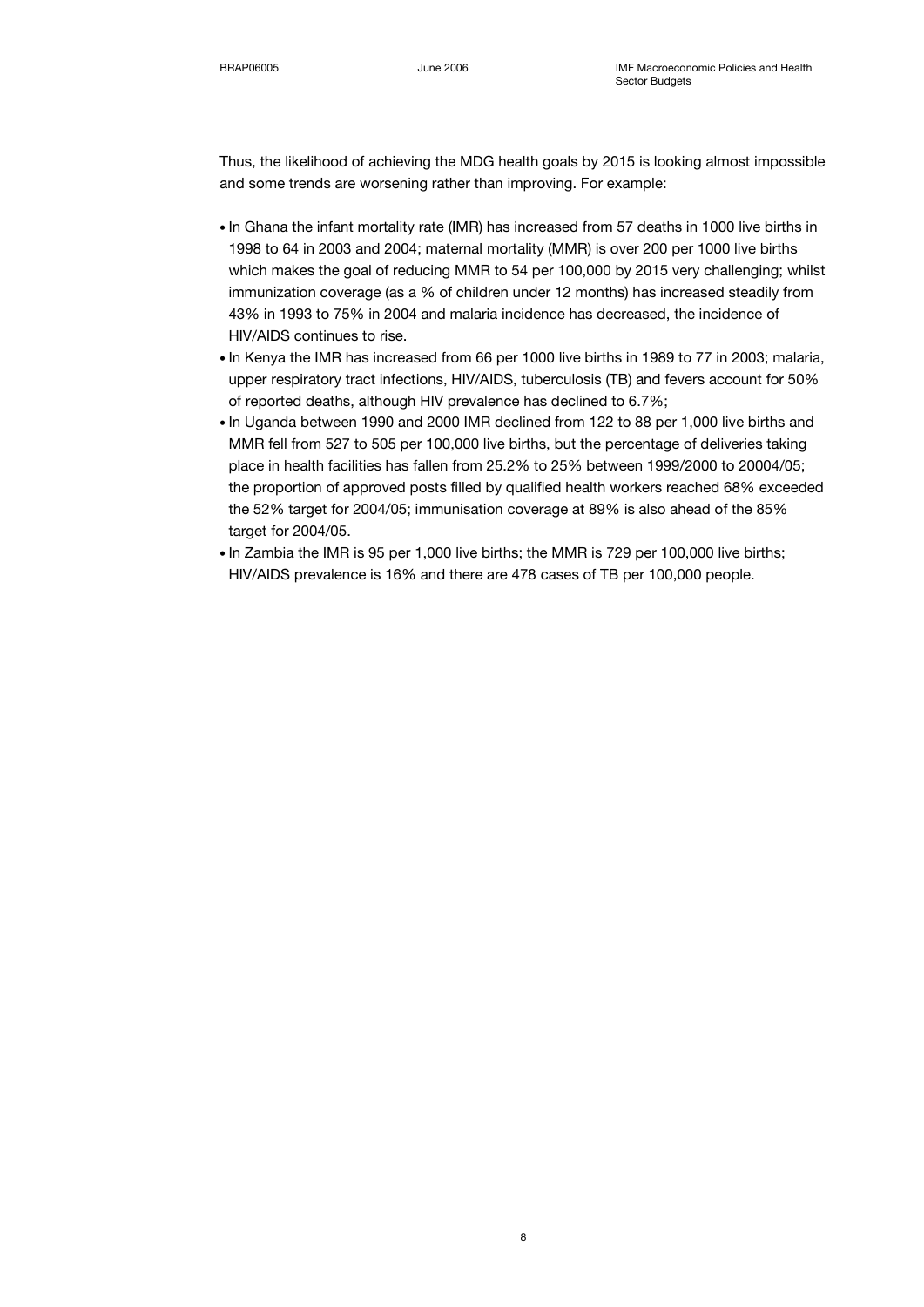#### Box 1: Trends in Health Sector Spending

#### Ghana

In Ghana total (government and donor resources) per capita spending on health increased from USD 6.3 in 2001 to USD 13.5 in 2004, and the total health budget was projected to increase from Ghana Cedis (GHC) 1.2 million in 2003 to GHC 2.5 million in 2005 to GHC 4.8 million in 2006. The Government of Ghana's (GOG) own contribution to the health budget increased from USD 3.1 per capita in 2001 to USD 5.7 in 2004. In 2003 the health sector was allocated 12% of the government's budget.

The increase in funds to the health sector has largely been used to pay higher wages and provide incentives to halt the brain-drain and encourage health professionals into rural areas, although he government has taken steps to increase the share of non-wage recurrent expenditure, which has risen from 10.5% in 2002 to 12% of recurrent expenditure in 2004.

#### Kenya

The GOK allocation to the MOH has grown each year between 2000/01 to 2004/05 from USD 161 million to USD 315 million, with a substantial increase of 44% between 2003/04 and 2004/05. This has led to an increase in per capita spending from USD 5 per person in 2000/01 to USD 9 per person in 2004/05.

However, another picture emerges when one looks at the volume of GOK expenditure on health as a proportion of total GOK expenditure. In 2004/05 the proportion was only marginally higher at 7.7% than in 2000/01 when it amounted to 7.2%, and had fallen from a high of 9% in 2001/02. Similarly, looking at MOH expenditure as a proportion of GDP there is considerable fluctuation from year to year rising to a high of 1.9% in 2004/05. Both as a proportion of total GOK expenditure and as a percentage of GDP recurrent spending rose between 2000/01 and 2003/04 but fell back in 2004/05 to below 2000/01 levels.

Looking forward, 2004/05 health spending was projected to be 8.62 % of the GOK's total expenditure and future projections for 2005/06, 2006/07 and 2007/08 are 9.9%, 10.30% and 10.7% respectively.<sup>1</sup> However, total government expenditure is only expected to increase by 1.3% of GDP between the period 2004/05 to 2007/08, which suggests that increases in health sector spending will probably mostly be achieved by reductions in other sectors such as public administration and national security.

#### Uganda

In Uganda the government's contribution (including donor projects) to the health sector in 2000/01 was USD 8 per capita, which is far less than the estimated USD 30-40 needed (including antiretroviral treatments and pentavalent vaccine). Only 31% of the first Health Sector Strategy Programme (HSSP), which ran from 2000/01 to 2004/05 was funded. However, the health sector budget has been growing as a percentage of the total government budget, from 7.6% in 2000/01 to 10.3% in 2004/05, although in real terms the budget has stayed more or less constant and is expected to decline in coming years. Moreover, funding for the second year of HSSP2, which runs from 2005/06, is projected to fall short by 34% compared to estimated, conservative funding needs. Of the total health sector budget for 2005/06, 21.6% is allocated for recurrent wage expenditure, 19.9% is allocated for non-wage recurrent expenditure, 5.9% is domestically financed capital expenditure, and 52.3% is donor financed capital expenditure.

#### Zambia

In Zambia total health expenditure (which includes government, donor and households expenditure on health) was Zambian Kwacha (ZMK) 950 billion (USD 211 million) in 2002, which is a nearly 6-fold increase from 1995.<sup>1</sup> However, total health expenditure as a percentage of GDP has barely increased over the same period: fluctuating from a low of 5.4% in 1995 to a high of 6.6% in 1998 and dropping again to 5.8% in 2002 and averaging 5.8% of GDP per year. Whilst government per capita expenditure on health has declined over this period, from USD 8.1 in 1995 to USD 7.5 in 2002, and government health expenditure as a proportion of total government expenditure has barely changed between 1995 and 2002 rising from 6.5% to 6.7%, with a yearly average of 6.7%. Recently, the budget allocation to health shows a rising trend. The 2006 budget allocates 10.7% of the total government budget to the health sector, or 18% of the discretionary budget.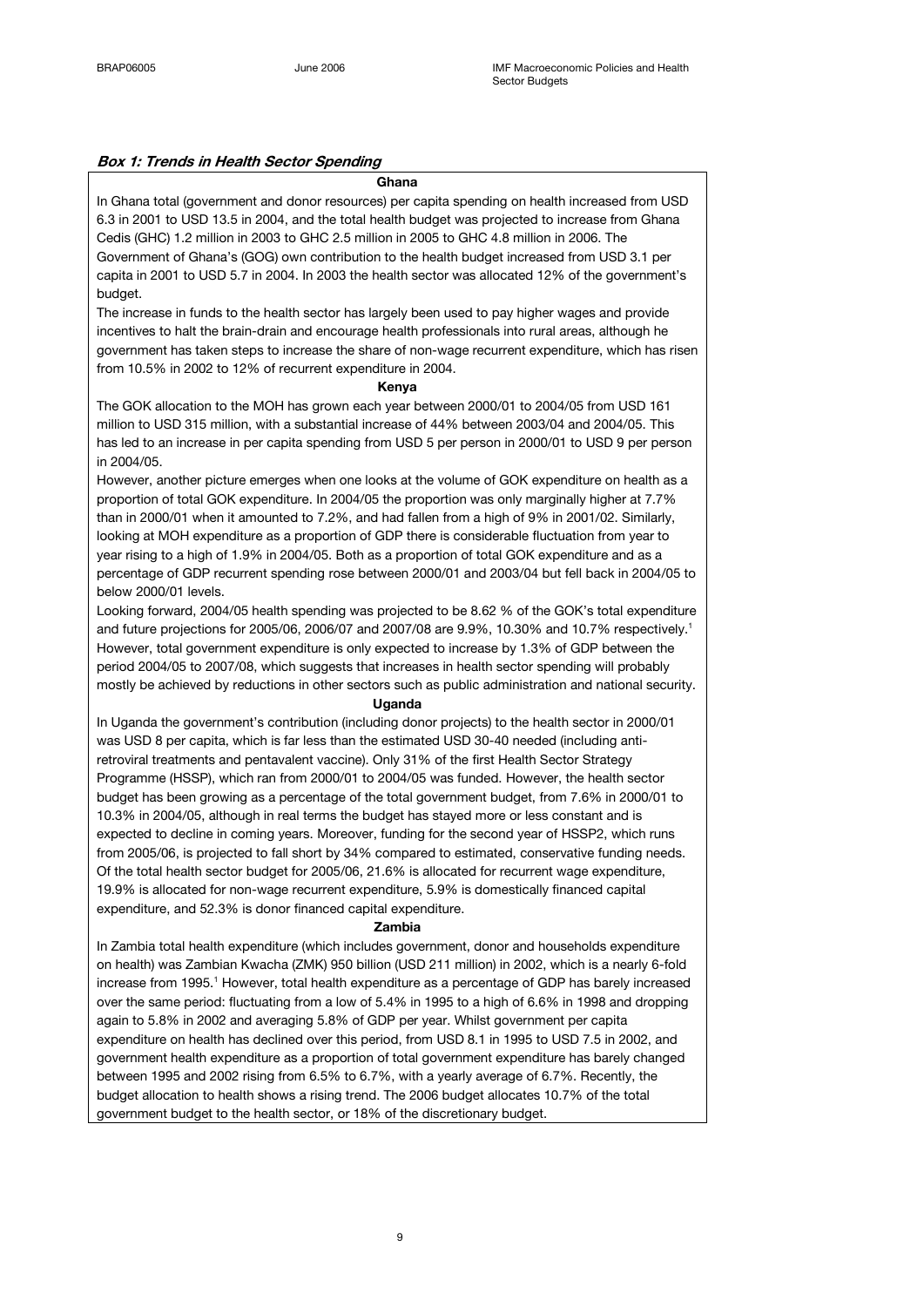## 3. Increasing 'Fiscal Space': Aid or Wage Ceilings? Ceilings?

IMF and World Bank staff members recognise that many countries are unlikely to achieve the health MDGs by 2015: "On current trends, most regions will fall short on goals for reducing child and maternity mortality, and the number of people infected with HIV/AIDS continues to grow." And acknowledge that "…achieving the human development MDGs will require a major expansion of education and health services." So the IMF implicitly accepts that spending needs to increase. The question is how can a government finance a massive expansion in health services if the IMF's PRGF programmes and policy advice constrain governments from raising their budget ceilings?

The IMF's answer to this problem is to find 'fiscal space' in the budget without impacting on macroeconomic policy goals. A broad IMF definition of fiscal space is: "the availability of budgetary room that allows a government to provide resources for a desired purpose without any prejudice to the sustainability of a government's financial position." Given IMF programme restrictions, the few options available to LIC governments for creating fiscal space are: raising more domestic revenue either through generating more growth, or increasing and expanding taxation and improving tax collection; improving the efficiency of government spending and switching expenditure from low priority to high priority expenditures; and using aid - preferably grants - and debt relief.

The most sustainable means of creating fiscal space, which has least impact on the macroeconomy and, therefore, is implicitly favoured by the IMF, is via revenue generation and improving efficiency of expenditure. As mentioned previously, given that revenue levels in LICs are generally low there is scope for increasing revenue generation, but doing so takes a long-time. This implies that in the short-term the most likely source of 'domestically created' fiscal space will be from improved efficiency of expenditure.

For low LICs the viable sources of 'external' finance to generate fiscal space are debt relief and aid. Debt relief is more sustainable because flows are certain and it is guaranteed over the long-term, although it is limited in volume and to the number of countries that can access it, which implies that aid will be the principle source of externally provided fiscal space. The World Bank and IMF (2005) report that "…even the most conservative estimates of the external financing gap [to reach the MDGs] indicate the need to double or triple current levels of official development assistance (ODA) for health and primary education."

However, whilst the IMF supports the use of aid to create fiscal space, particularly grants that do not add to debt burdens, even the use of aid is constrained because of the shortand long-term impacts it can have on fiscal stability, the potential macroeconomic impacts of large aid inflows, and the marginal returns to aid.

<sup>&</sup>lt;sup>6</sup> Berg, A. And Z. Qureshi, 2005, The MDGs: Building Momentum, *Finance and Development*, Vol. 42 No.3.

<sup>&</sup>lt;sup>7</sup> Heller, P., 2005, *Understanding Fiscal Space*, IMF Policy Discussion Paper PDP/05/4.

<sup>&</sup>lt;sup>8</sup> World Bank and IMF, 2005, Global Monitoring Report, p91.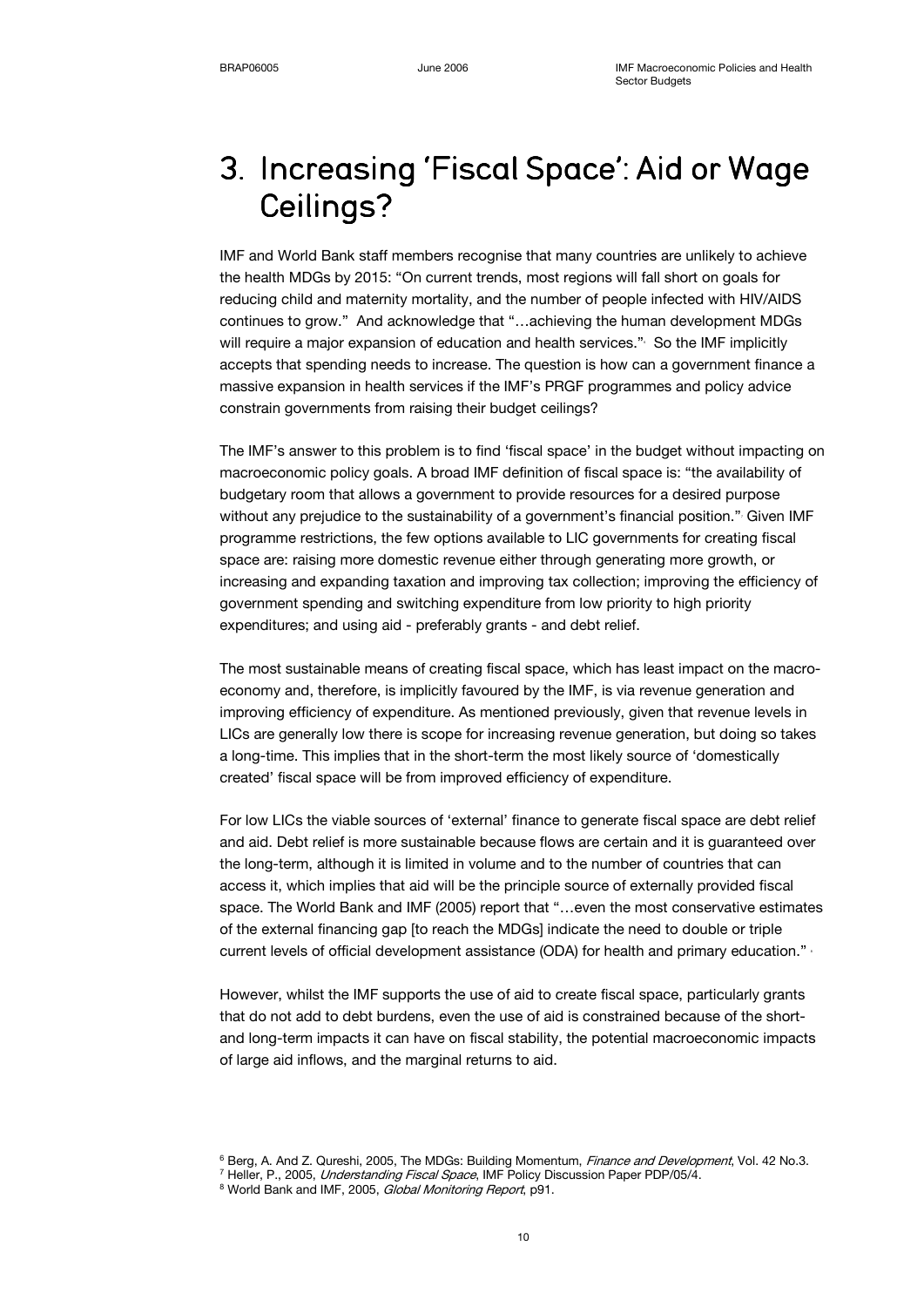## 3.1. The Potential Macroeconomic Impacts of Aid $^9$

In the past year, the IMF has started to engage more positively with efforts to increase aid. For example in recent reports such as The Macroeconomics of Managing Increased Aid Inflows: Experiences of Low-Income Countries and Policy Implications and "Pity The Finance Minister": Issues in Managing a Substantial Scaling up of Aid Flows, it has begun to examine the potential macroeconomic impacts of increased aid so as to be better positioned to advise governments what the macroeconomic and wider economic trade-offs might be and how macroeconomic policy can be used to ameliorate them.

However, whilst the IMF accepts that donors are going to provide more aid and that countries should be helped to manage increased aid flows its approach to this agenda remains cautious and reactive. Typically the IMF takes aid quality as given and demands that LIC governments adjust to the uncertainties of aid, with the implication that they may well be incorporating less aid into their spending plans and budgets than they could do. Beyond inserting references to the need for improved aid quality in some of its reports it appears to be doing relatively little in either Washington or at the country-level to actively encourage donors to increase aid volumes and aid quality, although this might be about to change since the April 2006 Managing Director's Report on Implementing the Fund's Medium-Term Strategy proposed that, "The Fund should inform donors when there is scope for more aid to be absorbed and, conversely, when it judges that expected aid flows put macroeconomic stability at risk."<sup>®</sup>

Moreover, although recently there have been some positive signals of willingness to allow some flexibility into the macroeconomic agenda, the IMF's analysis of aid how much aid can be sustainably used is tightly framed within the IMF's concept of macroeconomic stability, which continues to be given priority over growth objectives. A recent IMF and World Bank publication which recognises the need to take account of the growth consequences of fiscal policy is a welcome sign that this emphasis might be beginning to change.<sup>11</sup>

### 3.1.1. Aid and Budget Flexibility

The IMF takes a cautious view of how much aid will actually be made available to LIC governments within a fiscal year, based on past experience which has shown that donors often commit to provide more aid than they eventually disburse and that there tend to be large swings in aid from year to year which makes it hard to anticipate how much a country can expect to receive. This can create budgetary problems for a government if it makes spending decisions based on overly optimistic assumptions about the aid it will receive and plans this money into its budget, since if not all the aid is forthcoming the government may be left with sizeable holes in its budget. These gaps must either be filled by additional borrowing (or money creation), which might impact on macroeconomic stability, or by making rapid expenditure cuts (usually planned investment projects or discretionary recurrent expenditure, such as medicinal supplies). Preferring to avoid either of these options, the IMF tends to allow governments to factor into their budgets only those donor

<sup>&</sup>lt;sup>9</sup> This section draws on Heller, P., 2005, *Understanding Fiscal Space*, IMF Policy Discussion Paper PDP/05/4. <sup>10</sup> p8.

<sup>&</sup>lt;sup>11</sup> World Bank and IMF, 2006, Fiscal Policy and Growth for Development: An Interim Report.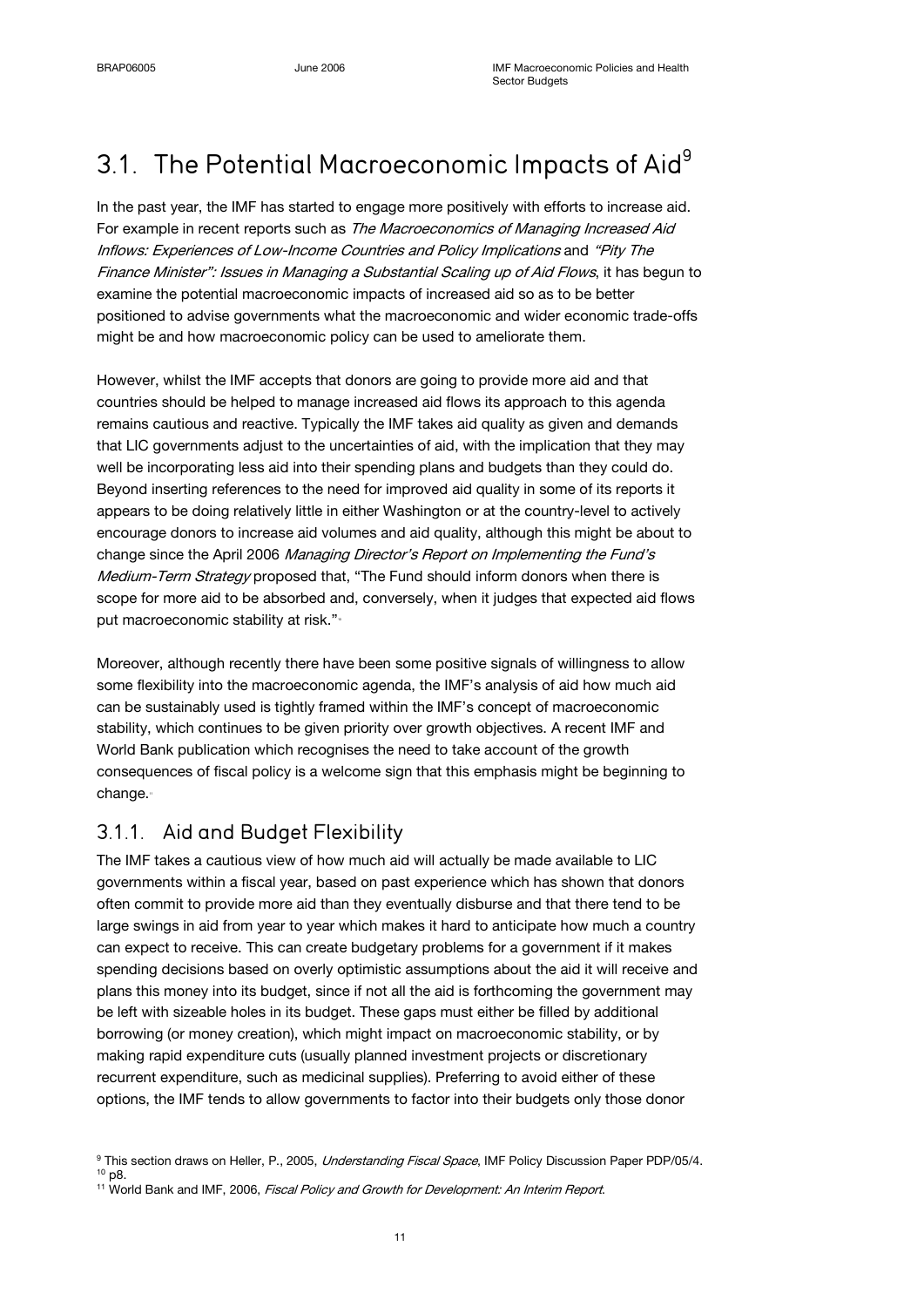resources that are guaranteed to be disbursed, which implies that budget ceilings may be set lower than they need be.

The IMF's concession is to encourage governments to prepare supplementary budgets should more aid or domestic resources become available than was budgeted for or the country face a crisis which demands emergency spending and to include 'adjusters' in PRGF programme targets. Preparation of supplementary budgets is common in Kenya and Ghana, which suggests that budget ceilings in these countries are possibly being set too cautiously and that the MOH budget is routinely under-financed, although it also demonstrates that there is some flexibility in budget ceilings and the overall budget deficit.

However, whilst such a process might ensure holes in the budget are avoided, delays in the use of aid resources may lead to them being withdrawn if they cannot be used within the time-frame specified by the donor. This might occur if the government does not have ready provisional plans for increased spending, or if delays in allocating aid to the budget are compounded by aid absorption problems, which mean that the aid cannot be disbursed and used sufficiently quickly. The use of supplementary budgets may also obstruct efficient planning and resource allocation.

The IMF argues that it cannot be blamed for a government failing to have a supplementary spending plan. However, if donors honoured their aid commitments there would be no need for one. But rather than push donors to improve aid mechanisms the IMF requires LIC governments to adjust to the unpredictability of aid. Whilst the latter may be realistic it is reactive, the easy option and far from optimal. For example, an IMF report looking at five countries with large increases in aid found that prediction errors were common, and that in one case there was a systematic pattern of under-prediction.<sup>1</sup>

Even if the MOH has a ready plan it may not be able to accept donor resources if it is not able to match donor funding with sufficient counter-part funds. This has been the case in Kenya.<sup>®</sup> Counter-part funds may be restricted because the government is either unable to free-up resources within its existing budget (possibly because a large proportion of the budget is spent on non-discretionary items) or because IMF conditionality restricts it from borrowing domestically. In these cases, budget ceilings may effectively be inflexible.

Moreover, some governments may be very strict in adhering to the budget ceilings agreed with the IMF. For example, in Uganda, the MOF has determined that there should be no flexibility in its budget ceilings. Thus any additional donor finance made available for health is accommodated in the health sector budget by cutting back on the government's own contribution, implying no overall change in the budget ceiling. This strict policy stance appears to have been adopted by the MOF and not imposed by the IMF, possibly motivated by a political desire to reduce aid dependency rather than concerns about the macroeconomic impacts of greater aid-financed expenditure.

<sup>&</sup>lt;sup>12</sup> IMF, 2005, The Macroeconomics of Managing Increased Aid Inflows: Experiences of Low-Income Countries and Policy Implications.

<sup>&</sup>lt;sup>13</sup> In some cases, delays in providing counterpart funds have led to some donors cancelling projects already planned into the MOH's programme. Improved budget management processes and donor harmonisation might help prevent this in the future.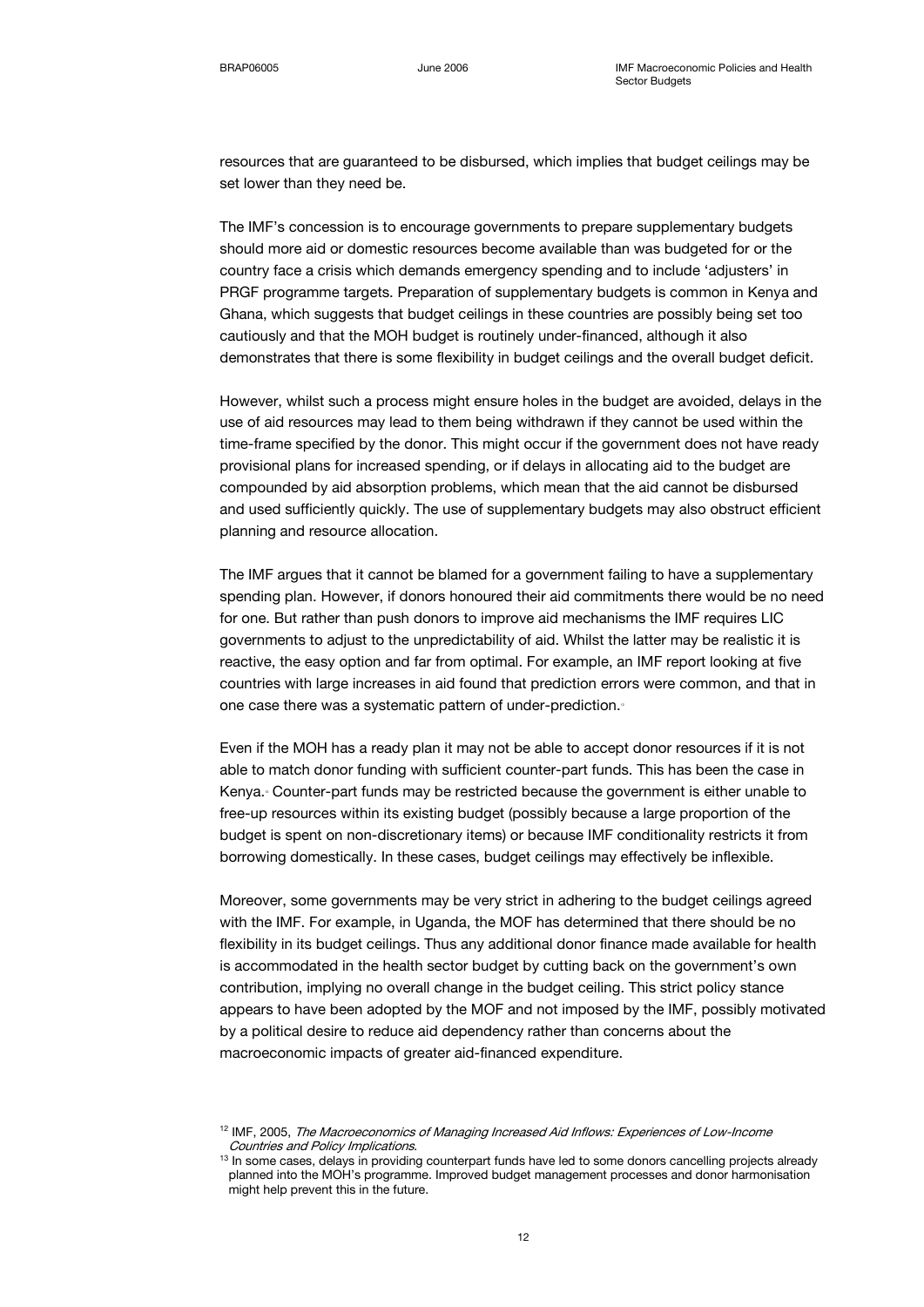However, IMF conditionality often constrains governments from spending increased aid and raising their budget deficits. This is typically the case in those countries that have not achieved sufficient macroeconomic stability. Instead, IMF conditionality may require LIC governments to use aid to cut back on domestic borrowing, pay off debts and build up reserves. Thus the emphasis is on supplanting rather than supplementing existing government resources.

For instance, the IMF in its 2005 report, The Macroeconomics of Managing Increased Aid Inflows: Experiences of Low-Income Countries and Policy Implications, found that the governments of Ghana and Ethiopia both spent little of the anticipated incremental aid they received. Instead they increased reserves and reduce domestic debt. In Ghana, between 2001 to 2003 the IMF's PRGF programme allowed only partial spending of the aid increase with the remainder used to reduce domestic borrowing, and in Ethiopia the IMF's PRGF programme for fiscal year 2001-02 required the government to use aid to cut back on monetary financing of the fiscal deficit and to reduce the fiscal deficit. In other years, the governments' decisions not to spend all of the increased aid could not be directly attributed to PRGF programme conditionality, although it is not known what the staff's advice was.

Moreover, contrary to the IMF's assertion that it supports the use of supplementary budgets, the report found that unanticipated aid flows were also often used to supplant a government's own resources: "The PRGF-supported programs generally dealt with aid surprises more cautiously than with expected changes in aid. In the case of positive aid surprises, PRGF-supported programs limited the spending of aid in excess of projections via reducing the ceiling on net domestic financing of the government in three of the five countries…Such an adjustment in the ceilings sets an implicit limit on the fiscal deficit. When actual program aid exceeded the level projected under the program, net domestic financing of [the] government budget was reduced by the full amount of the excess aid." $\,$   $\,$ 

Whilst using aid in this way may contribute to macroeconomic goals this is not what the aid was intended. In particular stockpiling aid as reserves to smooth volatility of aid flows rather than using it as an additional resource is problematic. Whilst this is ultimately an issue for donors to address the IMF should be responsible for pushing them to do so.

### 3.1.2. Long-term budget sustainability and budget as a macroeconomic tool

The IMF is also concerned about long-term budget sustainability and, therefore, is cautious about governments using aid to increase expenditures in the present that generate longterm (i.e., recurrent) spending commitments. For example, using aid to finance higher wages or more employment in a priority sector or to provide essential services, such as the provision of anti-retro viral drugs for treatment of HIV, that once provided cannot be withdrawn.

The IMF argues that decisions to use grants or other means to increase spending in the short term should be based on an ability either to meet these costs in the long term from a

<sup>&</sup>lt;sup>14</sup> IMF, 2005, The Macroeconomics of Managing Increased Aid Inflows: Experiences of Low-Income Countries and Policy Implications, p33.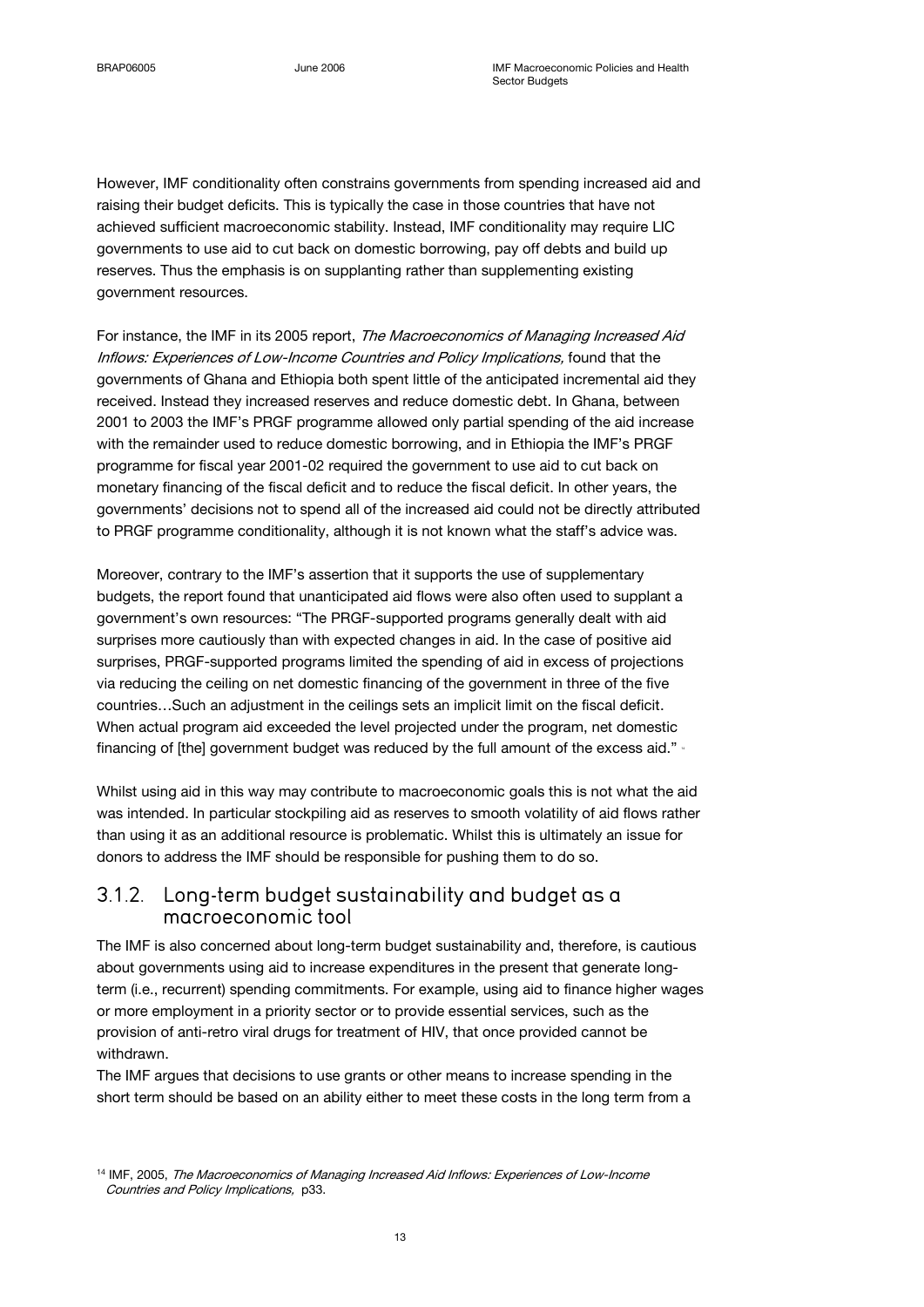government's own resources or to scale back expenditures in line with future levels of finance. If a government expects aid to be available only over the short- to medium-term this is likely to have implications for how much aid it will be willing to use, unless there are strong indications that government revenue will increase sufficiently to cover expected aid cuts.

Whilst the IMF's concern is understandable it is problematic because health service provision requires a significant amount of inputs particularly labour. Increasing the number of health sector staff and the wages paid to them is a pressing issue which demands an increase in recurrent expenditure now. The World Bank and IMF themselves note that, "The financing gaps in health and education are for core budget expenses—largely local costs, largely recurrent, and largely for personnel." Many LIC governments' recurrent budgets are already so under-financed that they are unable to hire the necessary personnel to staff existing services and there is no likelihood of them employing new staff on the scale that is needed; and then there are drug and other operational costs to consider.

Another reason why the IMF may discourage using aid to hire more nurses and doctors now is that it is also concerned that if aid is used to fund increased non-discretionary recurrent expenditure then the usefulness of the budget as a macroeconomic policy tool i.e., to respond to unanticipated fiscal challenges, may diminish. This could arise because 'nondiscretionary' expenditure can neither be easily nor rapidly cut back. However, it should be seriously questioned whether forfeiting employment of frontline service staff to maintain budget flexibility is indeed desirable. As the IMF itself notes, most industrialised country budgets are spent on non-discretionary expenditures.<sup>®</sup>

#### 3.1.3. 'Dutch Disease' and the Macroeconomic Impacts of Large Aid Flows

Beyond fiscal instability, the IMF has also raised concerns about the possibility of 'Dutch Disease', which is a situation in which a rise in the exchange rate is caused by a rise in the price of non-traded domestic goods and services, which in turn is caused by large flows of aid into an economy. An appreciating exchange rate could damage a country's growth potential by reducing its international competitiveness and thus its ability to export. The implication is that governments might be encouraged to forego aid in order to maintain competitiveness: "In choosing such a strategy [substantially increasing the use of aid], countries must be mindful of the downside risk that the continuity of aid flows is not sustained. In the meantime, the competitiveness of the tradable goods sector would have been weakened, increasing a country's vulnerability to such aid shocks. This suggests that without clear guarantees, a country may wish to be cautious in limiting the scale of its aid dependency."<sup>1</sup>

Whilst an IMF study examining the impact of large aid flows in five African countries found no evidence of Dutch Disease problems it is evident that some governments managed their economies so as to prevent an increase in the exchange rate: "In all three countries – Uganda, Mozambique and Tanzania – concerns about the negative impact of a Real

<sup>&</sup>lt;sup>15</sup> World Bank and IMF, 2005, *Global Monitoring Report*, p92.

<sup>&</sup>lt;sup>16</sup> Heller, P., 2005, Understanding Fiscal Space, IMF Policy Discussion Paper PDP/05/4.

<sup>&</sup>lt;sup>17</sup> Heller, P., 2005, "Pity the Finance Minister": Issues in Managing a Substantial Scaling Up of Aid Flows, p6.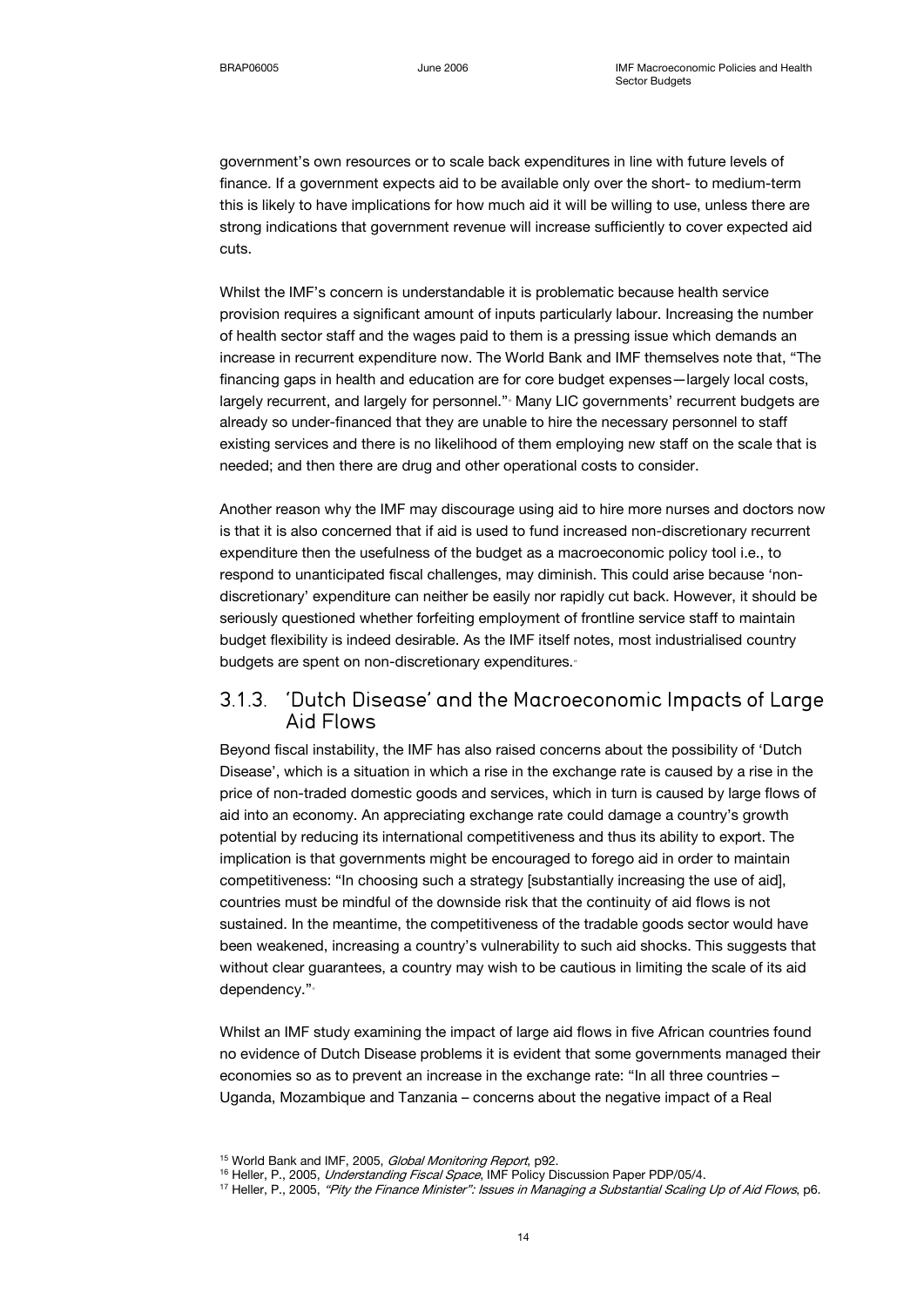Effective Exchange Rate (REER) appreciation on competitiveness dictated the pattern of aid absorption and the monetary response." Ironically, these cases suggest that the macroeconomic effects of trying to prevent an increase in the exchange rate might actually be worse, for example, if aid is not used to buy imports but is sterilised by selling government bonds it could lead to an interest rate rise, raise government debt stocks and crowd out the private investment.

Consequently, the IMF has become more vocal in its support for exchange rate rises, although one wonders if this has come too late as previous IMF warnings about the potential negative competitiveness impacts and "challenges" seem to have taken root in policy makers' minds. What recent IMF papers reveal is that whilst there is a presumption that aid will increase it can be expected that the IMF's advice in relation to it will be cautious and that it will be weighted towards maintaining relatively strict macroeconomic stability. This is evident in the emphasis given to the potential negative macroeconomic impacts large aid flows could have, with little if any attention given to the potential growth enhancing effects.

### 3.1.4. Government Absorptive Capacity

However, once factored into the budget there is no guarantee it can be spent. Although Tanzania's scaling up of primary education and Uganda's accelerated expansion of poor people's access to primary health care and HIV/AIDS programmes demonstrate some governments can absorb larger quantities of aid, a number of LIC governments are not managing to spend even the moderate amount of aid they already receive.

The problem is that some governments have limited capacity to disburse aid once it is received, and once disbursed there may be limited capacity to actually spend the aid. A government's limited administrative capacity is very quickly drained the more donors there are in a sector, which means a multitude of procedures must be followed, schedules adhered to, programmes implemented and reports produced. And its ability to spend aid is increasingly limited when donors ear-mark for what purposes their money is to be used and demand that complicated reporting procedures are followed. The problem is that if the aid cannot be spent for the specified purpose, for example because contractors cannot be hired in time, then often it cannot be reallocated for other purposes for which it could be spent.

The implication is that it is not unusual for government budgets to be under-spent. For example, only about 50% of SIDA's funds provided to the GOK for the health sector are absorbed, whilst only 80% of the WHO's funds to the GOK are used. A 2004 Financial Disbursement Assessment by the MOH found that on average as much as 60% of donor funding for health programmes is not spent. However, under-spending is typically a problem with donor money rather than with a government's own resources which have few transaction costs and are relatively flexible.

These problems are well known to donors who have committed to take steps to harmonise and streamline their procedures and work plans and to provide more budget and

<sup>18</sup> IMF, 2005, The Macroeconomics of Managing Increased Aid Inflows: Experiences of Low-Income Countries and Policy Implications, p43.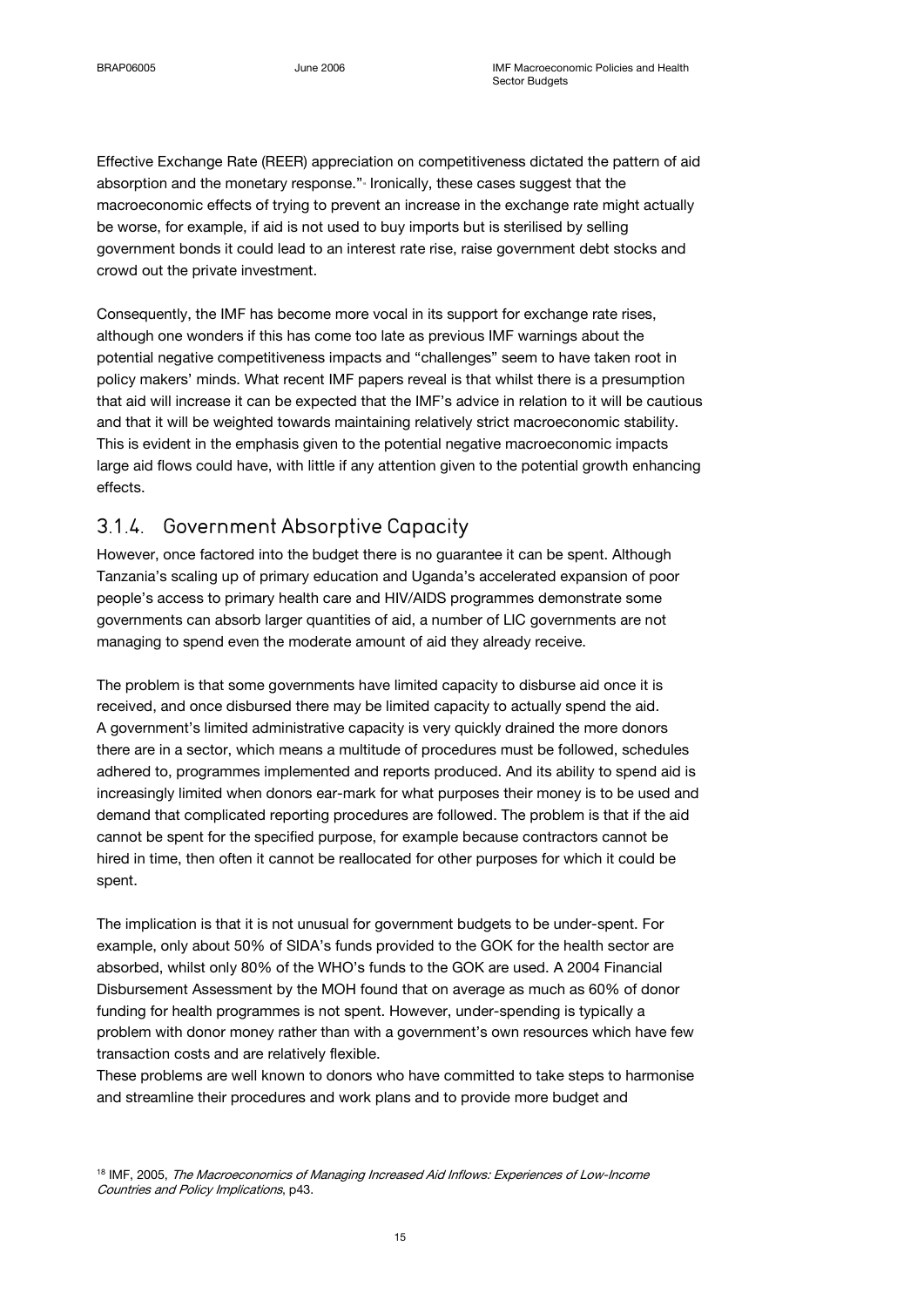programme support as opposed to project aid and technical assistance. However, progress with harmonisation is proceeding too slowly. Whilst steps are being taken to develop governments' administrative capacity this is also a slow process.

### 3.1.5. Improving the Quality of Aid

It is self-evident that current growth rates and revenue raising capacity are too low to generate the resources on a scale necessary to boost health expenditure. This is acknowledged in the 2005 World Bank and IMF Global Monitoring Report, "Although lowincome countries eventually need to be able to sustain their education, health, and water and sanitation systems with domestic resources—avoiding developing long-term dependency on aid—that goal can be achieved only gradually in most countries, with economic growth and deepening of fiscal capacity." Berg and Oureshi (2005) concur -"Even with stronger efforts to mobilise domestic resources and attract private capital inflows, these countries [Sub-Saharan Africa] will need a substantial increase in ODA to improve their prospects for achieving the MDGs" $<sup>2</sup>$  – and suggest that aid needs to be</sup> doubled within the next five years.

Not only must aid commitments be increased, they must be lengthened too. Short-term aid is not appropriate for scaling up recurrent expenditure: "the scaling up of expenditure that is required in low-income aid dependent countries will only be sustainable if the increased aid is maintained for many years, well beyond the planning horizon of most aid programmes."

The IMF is right to be concerned about the unpredictability of aid and its short- and longterm impacts on budgets and other parts of the macro-economy. However, the answer is not to limit the use of aid but to improve its quality: "While official development assistance (ODA) needs to rise, the nature of donor support must also change. There is often a disconnect between the types of expenditures that countries need to finance to increase education and health services (recurrent local costs that largely go to pay for personnel) and what bilateral donors provide (in-kind financing and technical assistance)."<sup>2</sup>

Improving aid quality means: 1) committing aid for longer time periods; 2) fully honouring aid commitments; 3) providing budget or sector programme support rather than project support and technical assistance; 4) donor harmonisation around a core, limited set of monitorable targets/actions, which will facilitate joint monitoring and reporting; 5) negotiating these targets/actions with the government so that they are owned, thereby reducing the likelihood of non-compliance and having a phase out period for aid if there is non-compliance to limit 'stop-start' financing; and 6) working with governments to develop plans to generate higher revenues over the long-term and phase out aid.

Whilst donor rhetoric clearly expresses the right sentiments there is foot-dragging in putting this into practice. Given the macroeconomic problems and inefficiencies that ensue from aid unpredictability, and that the IMF's role as an advisor to governments on their budgets and related macroeconomic policy issues is made more problematic because of aid uncertainty,

<sup>&</sup>lt;sup>19</sup> World Bank and IMF, 2005, Global Monitoring Report, p94

<sup>&</sup>lt;sup>20</sup> Berg, A., and Z., Qureshi, 2005, The MDGs: Building Momentum, Finance and Development, Vol. 42 No. 3. <sup>21</sup> High Level Forum on Health MDGs, 2005, p3.

<sup>&</sup>lt;sup>22</sup> Berg, A., and Z., Qureshi, 2005, The MDGs: Building Momentum, Finance and Development, Vol. 42 No. 3.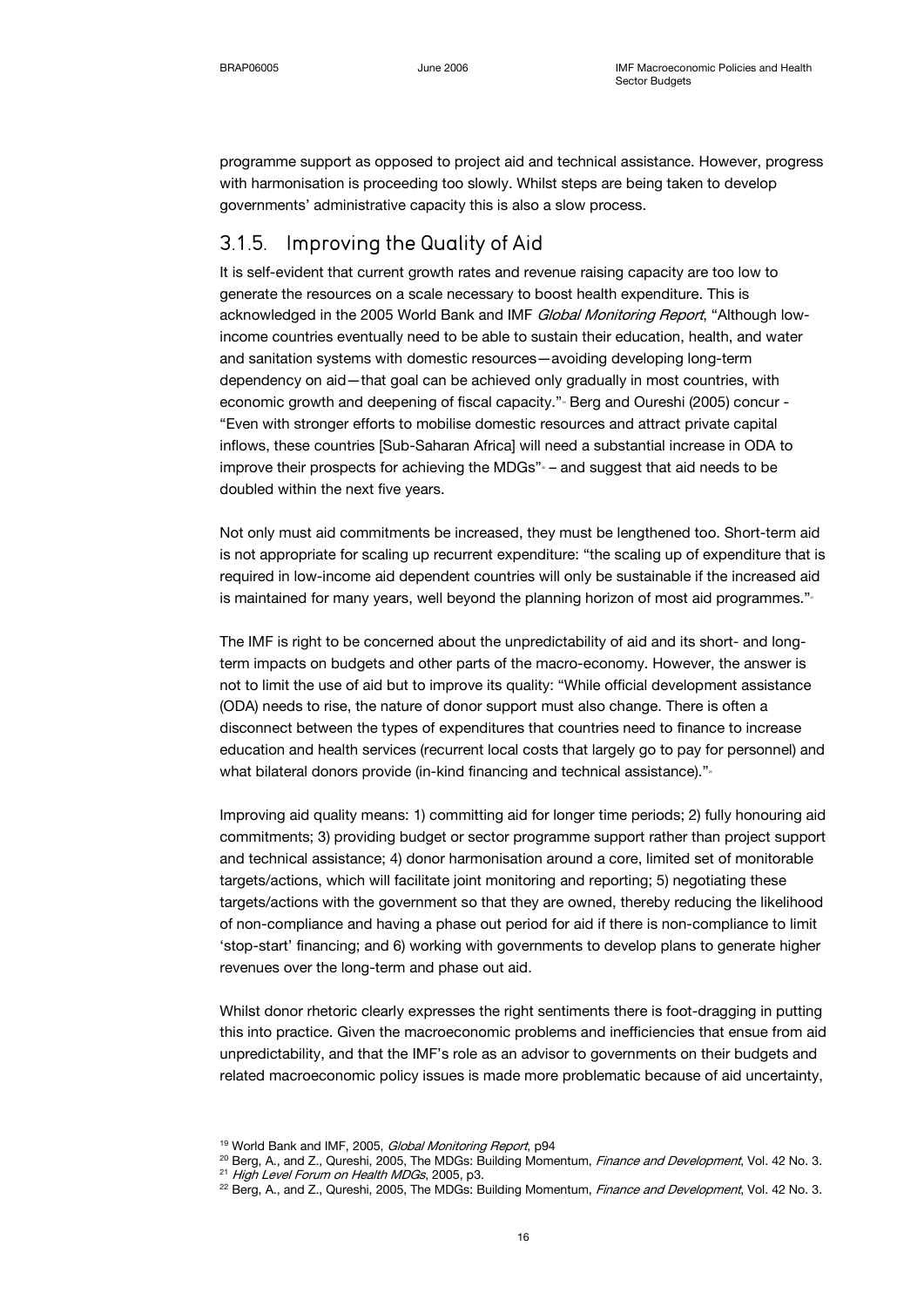the IMF has a responsibility and is one of the institutions best placed to hold donors to account to their aid harmonisation commitments. It is negligent for not doing so.

The IMF's failure to engage proactively with the issue of scaling up and improving aid beyond adding its voice to international calls to increase aid levels, is visible in its cautious analysis of aid's impact on the macroeconomy. The result of which may well be to discourage donors to provide more funding and governments from using more of the aid available to them. The IMF's emphasis on constraining aid use and on stockpiling it to smooth aid volatility is a reactive and cautious response to uncertainty. Instead it should take a proactive approach and push donors to take steps to make the aid more predictable and to commit aid for longer, rather than demanding that LIC governments make adjustments to deal with these problems.

Whilst many donors are not yet able to make definitive long-term commitments many do anticipate providing finance to the LICs for a considerable time to come. Thus whilst they might not be able to indicate on what scale it does suggest that LIC governments and the IMF could make more positive assumptions about the longevity of aid flows, whilst bearing in mind that aid levels will likely fluctuate from year to year.

## 3.2. The IMF, Wage Ceilings and Health Workers

Because aid is uncertain and might be quickly cut back and because it is not committed over the long term, donors and the IMF prefer that it is used to finance capital investments that can be quickly scaled back rather than recurrent costs, particularly wages, that are long-term costs. However, aid used to build health centres is worthless if a government cannot finance the running costs. If more aid is to be invested in health this implies a need for more government resources too, the question is where to find these extra resources if a government's own are limited.

The IMF's answer is to reorganise government spending by switching expenditure from low priority areas to high priority areas, increase the efficiency of spending and cut out waste.

### 3.2.1. The IMF and Wage Ceilings (budget restrictions)

One area of government spending that has concerned the IMF for many years, and which it considers ripe for reallocation, is wage spending. The IMF advocates wage spending ceilings for three reasons. Firstly, wage budgets are excessive due to inappropriate staff levels and skills composition, inappropriate civil service structures, and mismanagement that has led to payment of 'ghost' workers. For example, in Zambia it is argued that there are too many administrative and support staff compared to health professionals in the health sector. Secondly, since wages consume a large portion of a government's budget, any increase in wage expenditure can rapidly raise budget deficit levels. Thirdly, increased spending on wages in the present puts a burden on budgets in the future (especially if associated social security and pension costs are also factored in), which may constrain budget flexibility and a future government's choice as to how to prioritise its expenditure.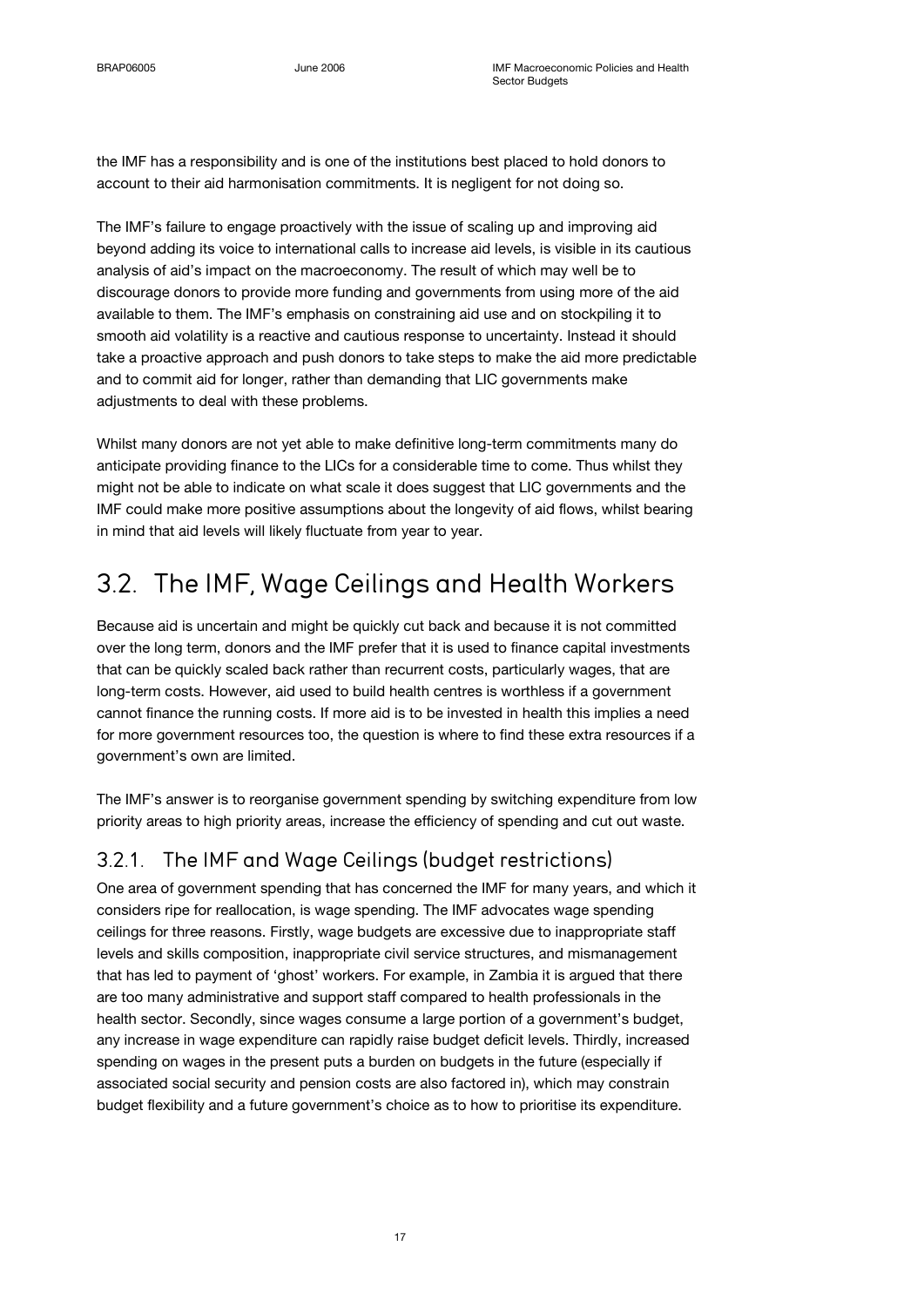Therefore to improve the efficiency of wage spending and preserve the flexibility of the budget, the IMF is focused on eliminating 'ghost workers' from the government's payroll, restructuring (rationalising) the civil service so that more staff can be employed in priority sectors such as education and health (with fewer employed in low-priority sectors), prioritising employment of staff providing front-line services rather than administrative support, and restraining wage increases.<sup>4</sup>

According to the IMF, average spending on wages across SSA countries ranges between 6- 8% of GDP. Thus, wage spending over 8% of GDP is considered excessive. Wage budgets in Ghana, Kenya and Zambia are at the top end of this range or above, and consequently their wage budgets have been capped, and all three governments have committed to reduce their wage budgets as a proportion of GDP.<sup>26</sup>

The GOG's total wage bill was projected to be nearly 9% of GDP in 2005 but it agreed to cut it back to 8.5%, meaning that new health staff could not be employed nor wages or allowances increased without prior approval from the MOF. However, some officials within the GOG do not support the policy, and are sympathetic to health workers' wage demands. They report that the Ghanaian authorities tried to convince the IMF that agreed wage increases were needed to attract and retain qualified personnel and to curb migration. According to the GOG, paying appropriate wages and incentives is a strategic decision to ensure appropriate levels of staffing and thus provision of necessary health care services. It rejects the IMF's argument that higher wage spending would lead to inflation and erode macroeconomic gains.

A lack of ownership of this policy might explain why the GOG has found it difficult to stick to wage bill targets agreed with the IMF. In 2002 the GOG's PRGF programme was declared 'off-track' by the IMF because of serious wage bill overruns, and in 2004 a wage bill condition was waived (that is the wage bill was allowed to overrun its ceiling). Even so, the wage ceilings have had an impact. For example, the GOG suspended agreed increases in its Additional Duty Hours Allowance (ADHA), and could not honour in full a wage agreement with registered nurses and other civil servants.

Overrunning wage ceilings may be a way for a government to signal its lack of ownership of a policy but it can cause problems if going off-track with the IMF causes a halt in other donor flows. As more donors switch to budget support governments may have little option but to stick to wage ceilings, since it is likely that they will be included as a condition in budget support agreements, as was the case in Ghana.

The GOK has agreed to reduce its wage bill from 9% of GDP in 2004 to 8.5% by 2005/06 and finally to 7.2% by 2007/08. It hopes to achieve this through a voluntary retirement scheme, with a total reduction in public sector staff of 21,000 over the medium-term.

<sup>&</sup>lt;sup>23</sup> Often it is argued that substantial wage savings can be made by eliminating 'ghost' workers. However, during the course of civil service reform, which has been going on (slowly) in many countries for several years now, many ghost workers have already been eliminated from employment records. For example, in Kenya, a recent head count of MOH employed staff found only about 250 ghost workers.

<sup>24</sup> Heller, 2005.

<sup>&</sup>lt;sup>25</sup> There is no wage budget ceiling in Uganda.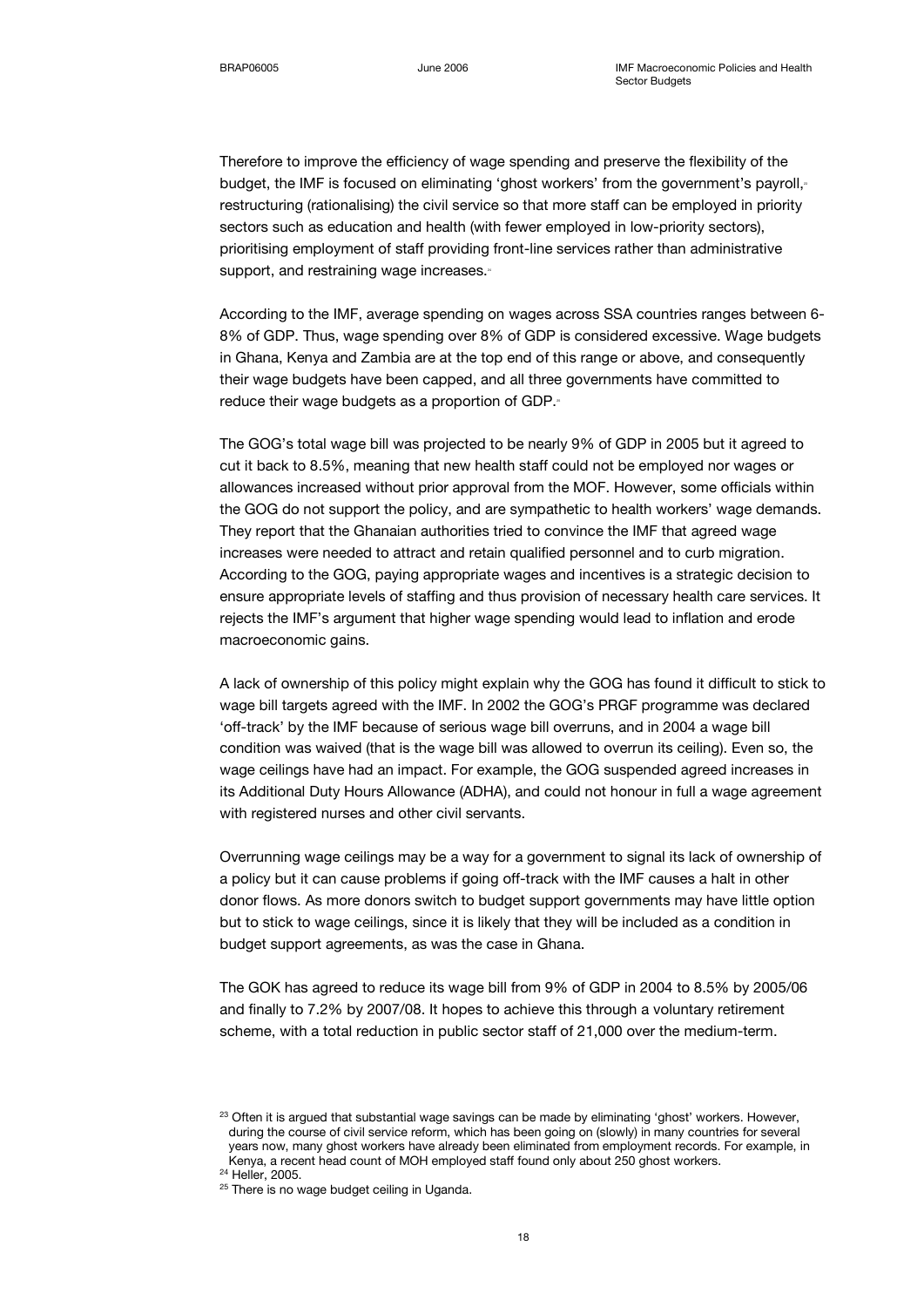In Zambia, budget overruns caused the budget deficit to rise to about 5% of GDP in 2002, which according to the IMF was unsustainable. The IMF attributed the budget overruns to payments of higher PEs that were not budgeted for. By 2002/03 PEs were absorbing about 60% of GOZ revenues and 11% of GDP. In the programme signed in 2002 with the IMF, the GOZ agreed to a ceiling of 8% of GDP on the wage bill, implying a significant cut back in wage spending. In addition this agreement called for an overall recruitment freeze for the civil service in 2003. Although health and education staff were officially excluded from the recruitment freeze, these sectors experienced a de-facto freeze as a result of wage spending restrictions. Eurthermore, in 2004 the GOZ cut its discretionary spending in order to reduce the budget deficit from 5.1% to 2.2%, which resulted in a fall in the discretionary budget spent on health of 1% of GDP. While the 2006 budget showed a rise in the MOH budget as a share of the total budget, the wage bill allocated to the health sector decreased from 11.6% in 2005 to 10.4% in 2006.<sup>2</sup>

The IMF is quick to defend that it does not impose wage ceilings in the health sector specifically, nor does it determine where a government must limit or cut its wage spending. These decisions must be taken by the government itself. Indeed, the health sector is often exempt from hiring bans. However, before new staff can be hired approval must often be sought, for example, from the MOF, and staff can only be hired if there are resources available in the MOH's budget. Given that the MOH's budget is constrained this effectively means there is a limit on hiring personnel, unless resources are can be freed up by making cuts elsewhere in the budget, or staff costs can be reorganised either within the Health Ministry or the public sector as a whole.

For example, in Kenya the MOH was given approval to hire an additional 2000 nurses and 100 drivers, but it was unable to because it could not find the necessary resources. Overall, the MOF has approved the employment of 45,000 health workers but only 34,840 have actually been employed.<sup>2</sup> Yet, it is estimated that the MOH needs at least another 600 doctors, 2000 clinical officers and 7000 nurses.<sup>®</sup>

The problem with wage ceilings is that whilst they might be useful at containing budget overruns they are seemingly ineffective at pushing a government to restructure its civil service i.e., at improving the allocation and efficiency of government spending. Job cuts are always a politically contentious issue, thus faced with a political 'hot-potato', governments often shy away from making them. The implication is that if there is no reorganisation and restructuring within the civil service, the government is not able to save the necessary resources from low priority sectors in order to improve wages or staffing levels in priority sectors, such as health and education. Thus wage ceilings are implicitly imposed on the

<sup>&</sup>lt;sup>26</sup> Originally the wage bill target in this programme was set at 8% of GDP, but was raised after NGO protests that this would curb the employment of teachers. The 0.1% increase in the ceiling allowed the government to employ 2000 more staff in the education sector after it received funding from the Netherlands government to pay benefits to retired staff, thereby removing them from the payroll. See Wood, A., 2005, Back to Square One IMF Wage Freeze Leaves Zambian Teachers Out in the Cold. Again, Global Campaign for Education: http://www.campaignforeducation.org/resources/Jun2005/back\_to\_square\_one\_tcm8-4743.pdf

<sup>&</sup>lt;sup>27</sup> MTEF 2005 budget and 2006-2008 projections, Ministry of Finance, Zambia

 $28$  The number of 'approved' health workers is not the same as the number of 'required' health workers.

<sup>&</sup>lt;sup>29</sup> Moreover, GOK is still implementing a 2000-2002 retrenchment plan that proposed to retrench 10,273 health workers and employ only 4,719 new staff, implying an overall loss to the health sector of 5,554 workers.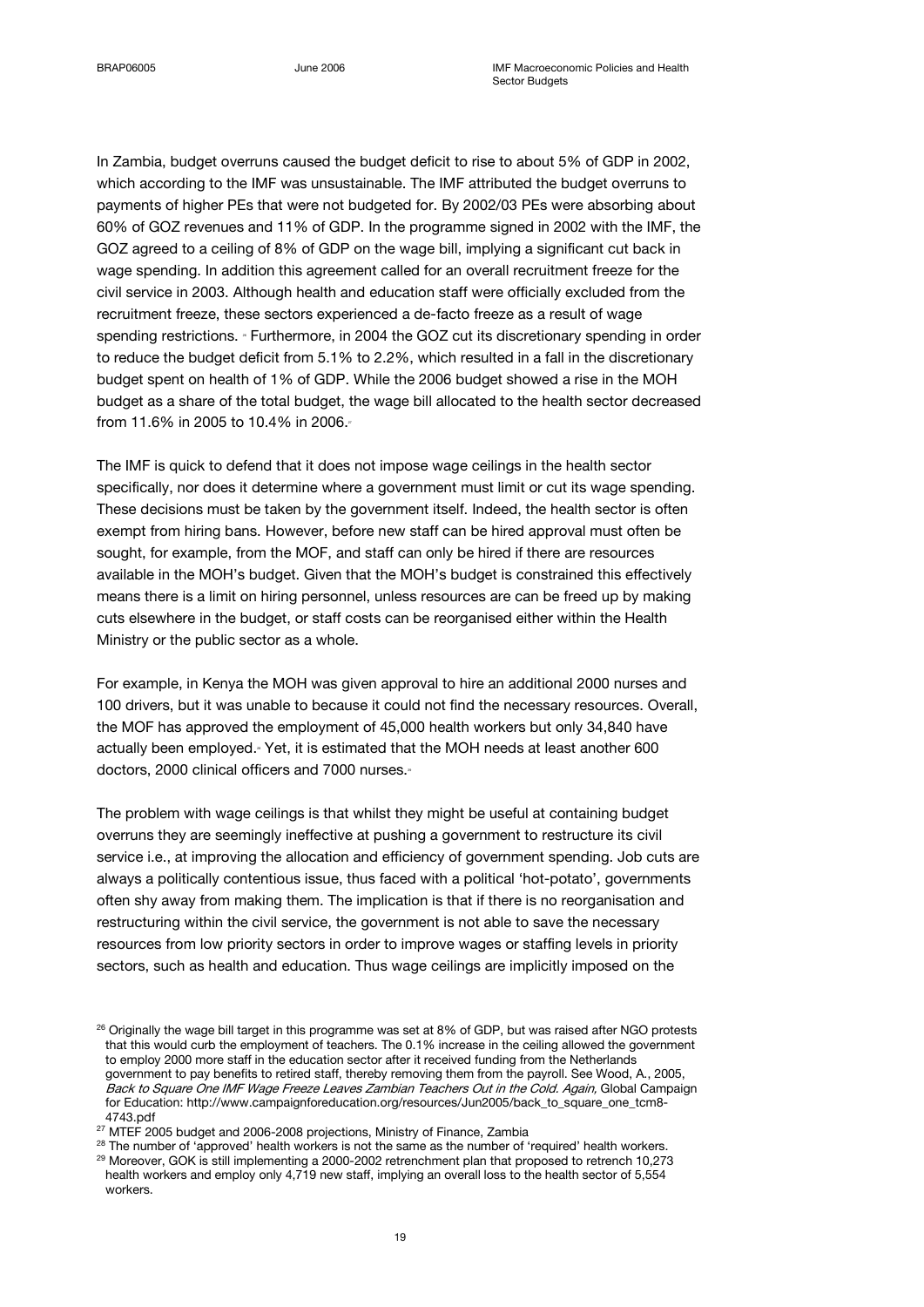health sector. Moreover, even if governments respond to wage ceilings by making cuts, it is doubtful that sufficient resources can be saved by these means to employ the health professionals that are needed let alone the additional staff needed in other priority povertyreducing sectors, such as teachers. »

Furthermore, whilst attention needs to be given to hiring front-line health professionals cutting back aggressively on administrative staff may simply generate further financing problems as capacity to access and disburse aid becomes even more constrained.

Whilst there are grave doubts about the effectiveness of wage ceilings, there is also a question about whether in fact wage budgets are too high. It seems that the problem of health sector wage bills might be overemphasised: they appear much more reasonable if calculated in relation to a government's total health sector budget rather the domestic budget. For example:

- In Ghana, the budget for wages and allowances amounted to 82% of the GOG's health sector expenditure in 2003 and 2004, and the proportion was expected to rise to 86% in 2005 and to 89% in 2006. However, as a proportion of the total health sector budget (i.e., including aid) wages accounted for 64% in 2003, 58% in 2004 and were projected to consume 54% and 36% in 2005 and 2006 respectively; $\cdot$
- In Zambia, the health sector wage bill amounted to ZMK 280 billion (USD 62 million) in 2003 ZMK 308 billion (USD 68 million) in 2004, equivalent to 52% and 48% of total health sector expenditure respectively, and 1% of GDP;
- In Kenya, although as a percentage of GDP the wage bill was 8.2% in 2003/04, as a percentage of the total recurrent expenditure budget it is only projected to be 47.5% in 2005/06, and as a percentage of the GOK's total budget it is only 35.46% in 2005/06. The MOH's wage bill as a percentage of its recurrent health budget is only 47.2% and as a percentage of the GOK's total expenditure it is less than 3% in 2005/06.

The IMF's preference for calculating the wage burden in relation to GDP again presumably arises from its assumption that donor contributions are at best medium-term and cannot be guaranteed beyond that. The implication is that to ensure governments can afford to pay public sector wages (and other non-discretional payments) they must be able to find sufficient resources out of their own revenues, which reflect the level of GDP. However, once again we see the IMF taking a very cautious approach, which assumes that aid levels and commitment periods are 'given'. If it were to do more to persuade donors of the benefits of providing longer-term, higher quality aid to LICs governments would be on firmer ground to include aid into their recurrent budget calculations. Its efforts in this regard appear to be minimal.

Moreover, using a regional average of wage spending to GDP to determine wage budget limits is not helpful if the average does not reflect ability to meet human resource needs in the public sector. Whilst spending 6-8% of GDP on public sector wages might sound

<sup>30</sup> This is not to say that budget ceilings have not had an effect on allocative efficiency. In some cases they are, but the implication is that the efficiency is being achieved within sectors rather than across sectors, which is what wage budgets are intended to achieve.

<sup>&</sup>lt;sup>31</sup> See Azeem and Adamtey, 2005, Tables 4 and 5. In 2006 the government expects to raise substantial additional resources for health from the National Health Insurance Scheme.

<sup>32</sup> Chitah, 2005, Table 7.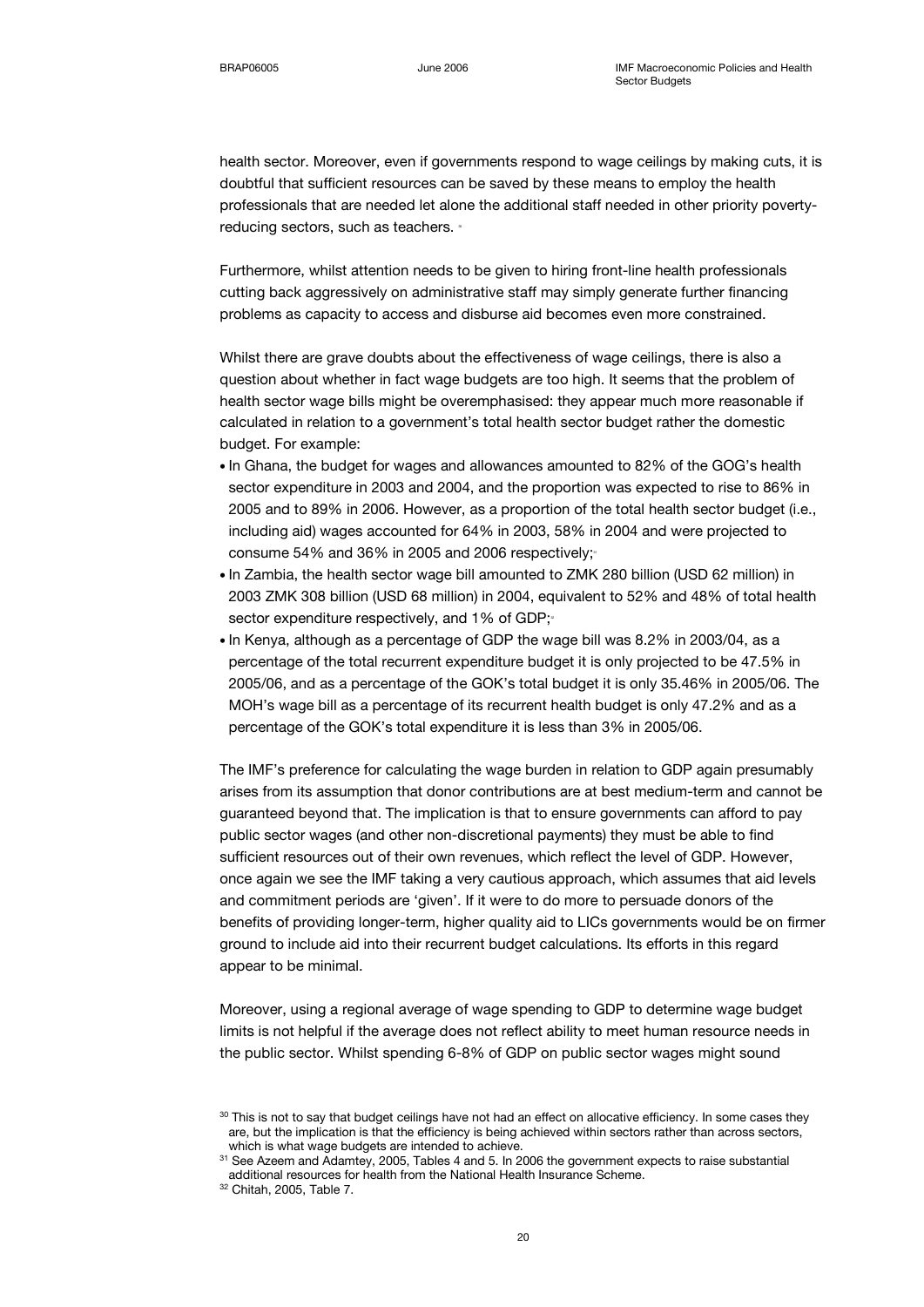reasonable given the competing demands on government resources, it must be borne in mind that levels of GDP in LICs are very low, thus in nominal terms spending on wages is actually low. Furthermore, if all countries are under-spending on wages (i.e., staff numbers and salary levels in the public sector are generally too low), then it makes little sense to base wage budget decisions on such an average. Instead, wage budget needs should be calculated on a country by country basis, taking into consideration necessary staffing levels, appropriate wage rates and the government's capacity to finance wage spending over the medium- to long-term (including using aid resources), and determined by the MOF in consultation with each ministry.<sup>31</sup>

### 3.2.2. Human Resources for Health (budget demands)

Azeem and Adamtey argue that in Ghana "the most important constraint of the health sector is the lack of health workers of the right type, in the right numbers and at the right places and the sector's inability to retain and equitably deploy nationwide the qualified health personnel available." The need for more health personnel is not lost on the IMF who, along with the World Bank, recognise that doctors and nurses are the most essential input for effective health service delivery, and that there is a "... desperate need for large numbers of skilled doctors and nurses." World Bank and Fund staff estimate that in Sub-Saharan Africa the health workforce will need to triple by 2015, adding more than a million workers.<sup>3</sup>

Not only is the health sector labour intensive which means a lack of health personnel constrains the delivery of health services, there is also a significant, positive relationship between the volume of medical personnel and health outcomes and impacts, which means that the more health personnel there are the greater the positive impact on health outcomes.

The World Health Organisation has calculated that to achieve the MDGs and provide reasonable health care coverage health worker density should be no less than 2.5 workers per 1000 population (equivalent to 1 health worker per 400 people), with a doctor to population ratio of 1:5000. The World Bank and IMF note that "Countries with fewer than 1.5 health workers per 1,000 people are highly unlikely to have a measles immunization rate of 80 percent, whereas this rate is almost assured in countries with a health worker density of more than 2.5. Countries with fewer than 2.5 health workers per 1,000 people are also less likely to have at least 80 percent of births attended by skilled personnel." They also recognise that "The number of skilled providers is also important for health outcomes. A recent study of 83 countries found that a 10 percent increase in the number of trained health workers (doctors, nurses, midwives) per population unit is associated with a 2–5 percent decline in mortality, controlling for per capita income, poverty, and female literacy."-However, the health worker density in the countries examined for this report is far below what the WHO deems necessary (see box 2).

<sup>33</sup> There is a tendency to base wage budget calculations on the existing complement of staff rather than on needs.

<sup>&</sup>lt;sup>34</sup> World Bank and IMF, 2005, Global Monitoring Report.

http://siteresources.worldbank.org/GLOBALMONITORINGEXT/Resources/complete.pdf

<sup>&</sup>lt;sup>35</sup> The World Bank and IMF Respond to Gorik Ooms and Ted Schrecker, published in *The Lancet*, June 2005: http://www.imf.org/external/np/vc/2005/061805.htm

<sup>&</sup>lt;sup>36</sup> Berg, A., and Z., Qureshi, 2005, The MDGs: Building Momentum, Finance and Development, Vol. 42 No. 3.

<sup>&</sup>lt;sup>37</sup> World Bank and IMF, 2005, Global Monitoring Report, p79.

<sup>38</sup> World Bank and IMF, 2005, Global Monitoring Report, p80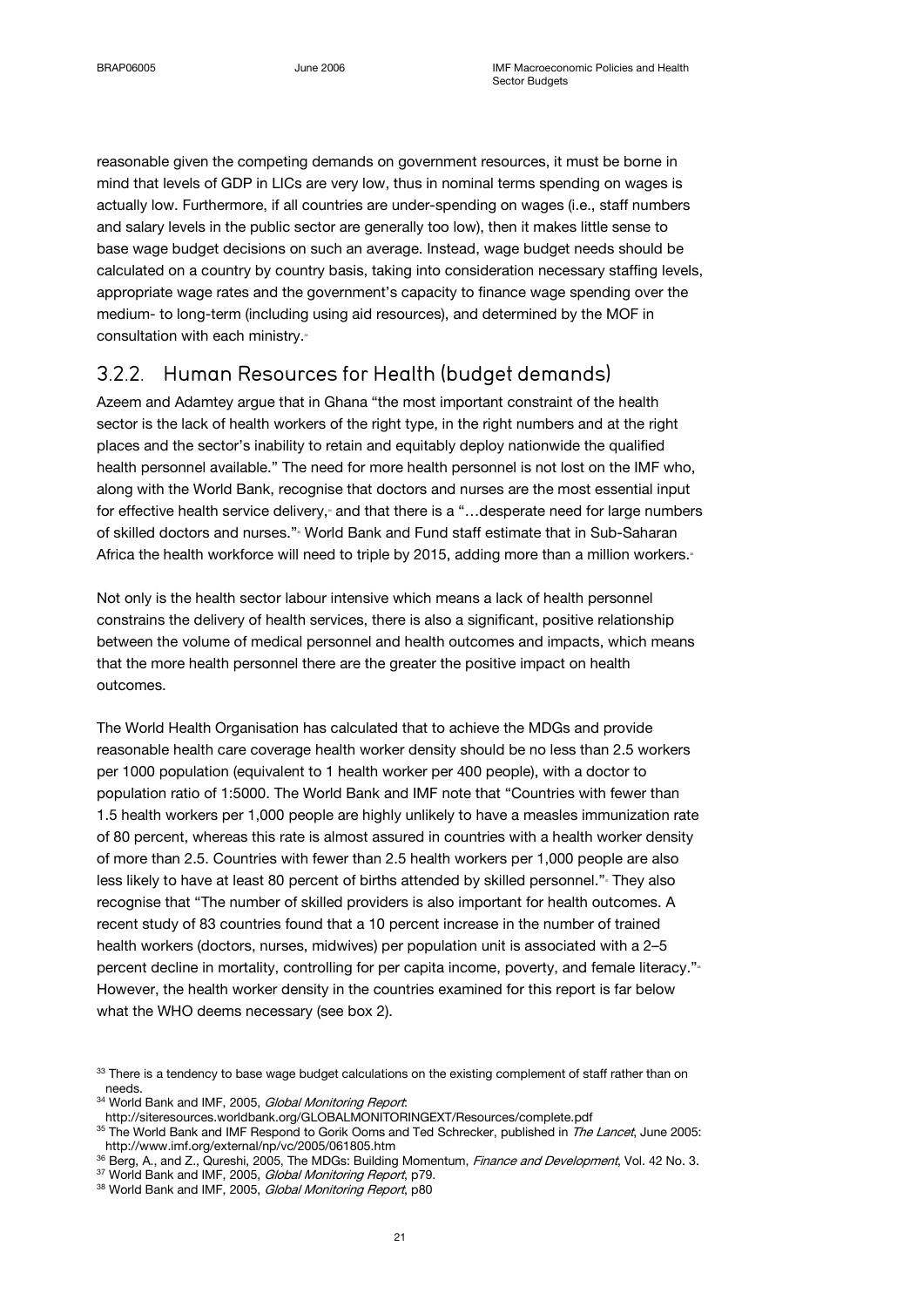Herein lies the paradox in the IMF's logic. The IMF argues that wage spending must be cut to create resources to spend on fighting poverty. However, one of the most effective means to fight poverty is to employ more health workers, but they cannot be employed because IMF wage ceilings inadvertently restrict the hiring of health professionals.

#### Box 2 Ratio of Health Professionals to Population

#### Ghana

In Ghana, the doctor to population ratio improved from 1:22,811 in 2001 to 1:17,489 in 2003, however, in 2004 it worsened to 1:17,615. This ratio is already very poor and is made worse by the fact that the majority of doctors are in the south of the country, leaving the poor northern regions woefully under-served. The nurse to population ratio is 1:1513.

#### Kenya

Between 1998 and 2004 the number of registered doctors increased from 4,282 to 5,016, however, over the same period, the doctor density only grew from 14.2 doctors per 100,000 people (equivalent to 1:7,042) to 16 doctors per 100,000 people (equivalent to 1:6,250). Whilst, the nurse population (enrolled and registered) grew from 34,139 in 1998 to 35,515 in 2004. This is equivalent to an increase from 114.7 nurses per 100,000 people (equivalent to 1:872) in 1998 to 128 nurses per 100,000 people (equivalent to 1:781) in 2004.

#### Uganda

In Uganda, the doctor to population ratio is 4.7 per 100,000 people (equivalent to 1:21,277) and the nurse to population ratio is 5.6 per 100,000 (equivalent to 1:17,857). The health worker to population ratio is 1.5 staff per 1000 people. The government of Uganda (GOU) estimates that a further 6289 medical staff are needed to meet its HSSP goals and another 1741 medical staff are needed to achieve Anti-Retroviral Therapy scale-up goals for 2005. Thus a total of 8030 additional staff members are needed. Achieving the MDGs will require even more staff. Currently only 68% of approved posts are filled with qualified staff; the target for 2009/10 is 90%.

#### Zambia

In Zambia there is 1 health worker (all medical staff) per 1,039 people, 1 enrolled nurse per 2,293 people and 1 doctor per 17,589 people. These ratios vary from region to region. For example the doctor to population ration ranges from 1 doctor per 6,250 people in Lusaka province to 1 doctor per 66,000 people in Northern Province. Increasing health sector employment to 2 health professionals per 1000 people (which is still below the desirable minimum international standard) would mean that the total health sector wage bill cost to the GOZ would rise to 2.3% of GDP, currently it amounts to 1% of GDP.

### 3.2.3. Brain Drain

Resources are not only needed to employ more staff, they are also needed to pay higher salaries in order to stem migration.<sup>®</sup> 'Brain drain', that is, out migration of health professionals to other countries - either neighbouring countries such as South Africa, Botswana and Namibia or industrialised countries such as Australia, the United Kingdom and United States – is a significant cost to many SSA countries. All four of the case study countries are affected by the problem, particularly Ghana, Kenya and Uganda. For example:

• In Ghana it is estimated that 50% of medical school graduates emigrate within 4½ years of graduating and 75% within 9½ years. Another estimate puts the attrition rate for doctors at 74% in 2003 up from 66% in 2002. In addition, about 400 nurses leave annually;

<sup>&</sup>lt;sup>39</sup> High Level Forum on the Health MDGs, 2005, *Fiscal Space and Sustainability: Towards a Solution for the* Health Sector.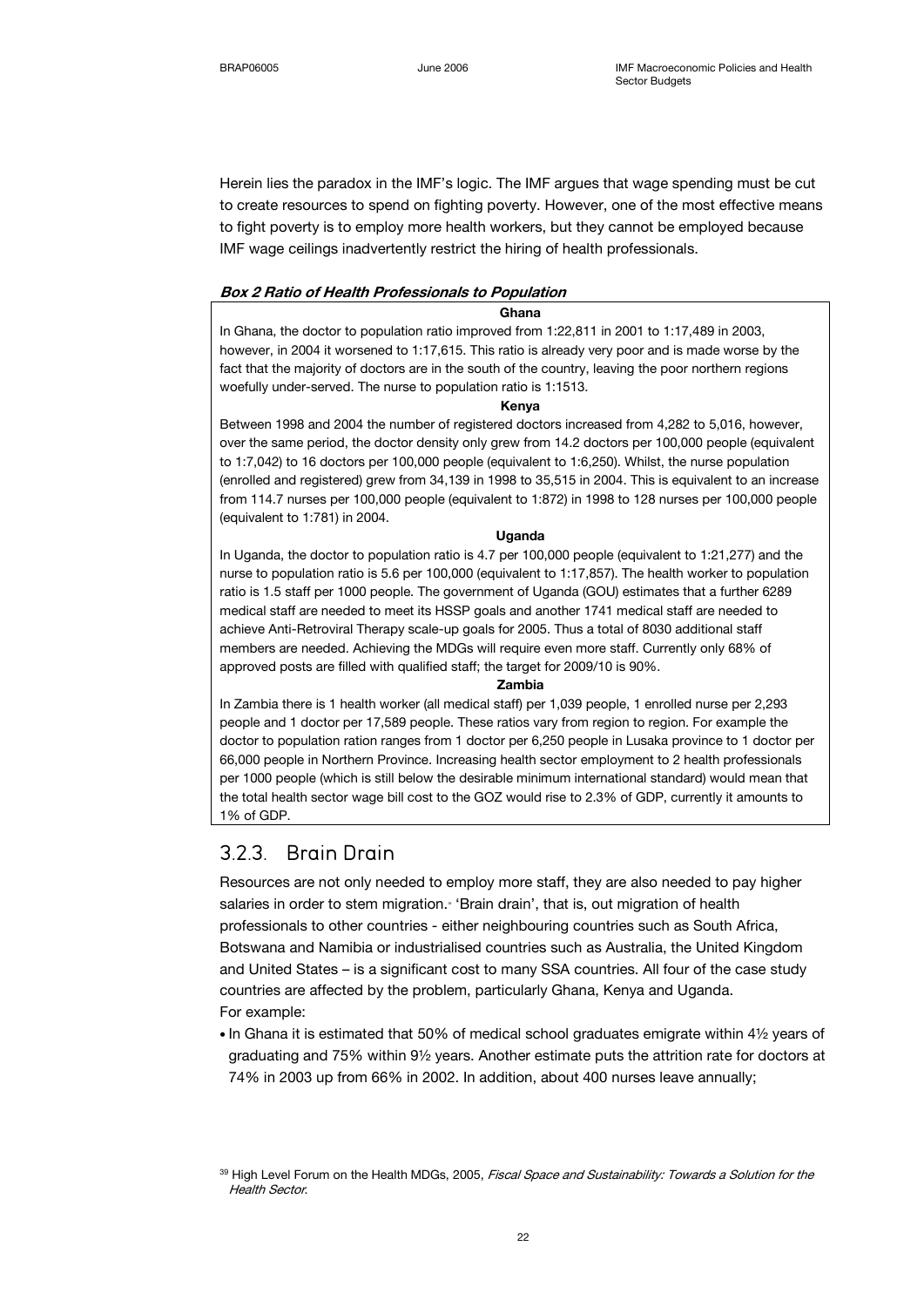- In Kenya the MOH estimates that the country loses 20 nurses per week or 1040 per year. Furthermore, there are too many health staff in lower cadres and a deficit of professional health staff which is symptomatic of the problem of migration;
- In Uganda, there are no official figures but one source suggested that as many as threequarters of the recently qualified nurses and midwives in one hospital applied for jobs outside the country.

Frequently cited factors fuelling migration include: low wages, which do not reflect long work hours and high risks; lack of continuing education and training possibilities; lack of retirement and other benefits, including health insurance; and poor working conditions and a lack of equipment.

### 3.2.4. Deployment of Staff

Whilst average staffing levels in relation to the overall population are bad generally, they are totally unacceptable in rural areas whilst just about acceptable in many urban areas. In many countries, health workers are discouraged to move to rural areas due to the lack of basic services such as schools, water, electricity, poor transport connections, and poor promotional prospects. The problem is that new investment in the provision of health facilities in rural areas is pointless if there is insufficient staff to provide services.

The implication is that it is not enough to simply employing more health professionals, due consideration must also be given to where they are most needed. Thus the problem is not just a question of finding resources to pay more staff but also finding ways to attract and retain staff to rural areas.

### 3.2.5. Incentive Packages

Additional incentives are needed to retain health professionals within the sector and to attract staff to work in rural areas. To stem migration health professionals need to be offered wages, benefits and working environments that are sufficiently attractive to compensate them for not migrating. To attract health staff to rural areas requires action to address the problems of a lack of housing, basic facilities and amenities, and poor prospects for career development. Health sector wages are often not sufficient by themselves to compensate health workers to forgo these basic necessities.

The GOG has raised wages and offered a range of incentives to try to retain health staff in the country, including offering an Additional Duty Hours Allowance (ADHA), which compensates health workers for the long hours they must work due to staff shortages. However, views on the effectiveness of such policies in stemming migration are mixed. The doctor to population ratio has worsened in 2004 after improving between 2001 and 2003 (see box 2). Likewise, to attract workers into rural areas, the GOG provides cars for personnel on hire purchase, offers promotions and additional training, and provides additional allowances (such as the Deprived Area Incentive Allowance) and higher salaries. It is also considering the option of establishing housing-loan systems and land banks for sale to health personnel.

The GOZ is considering a similar package of incentives, including provision of houses, improved living conditions through the provision of water and electricity (solar power), medical insurance schemes and loans for houses and motor vehicles.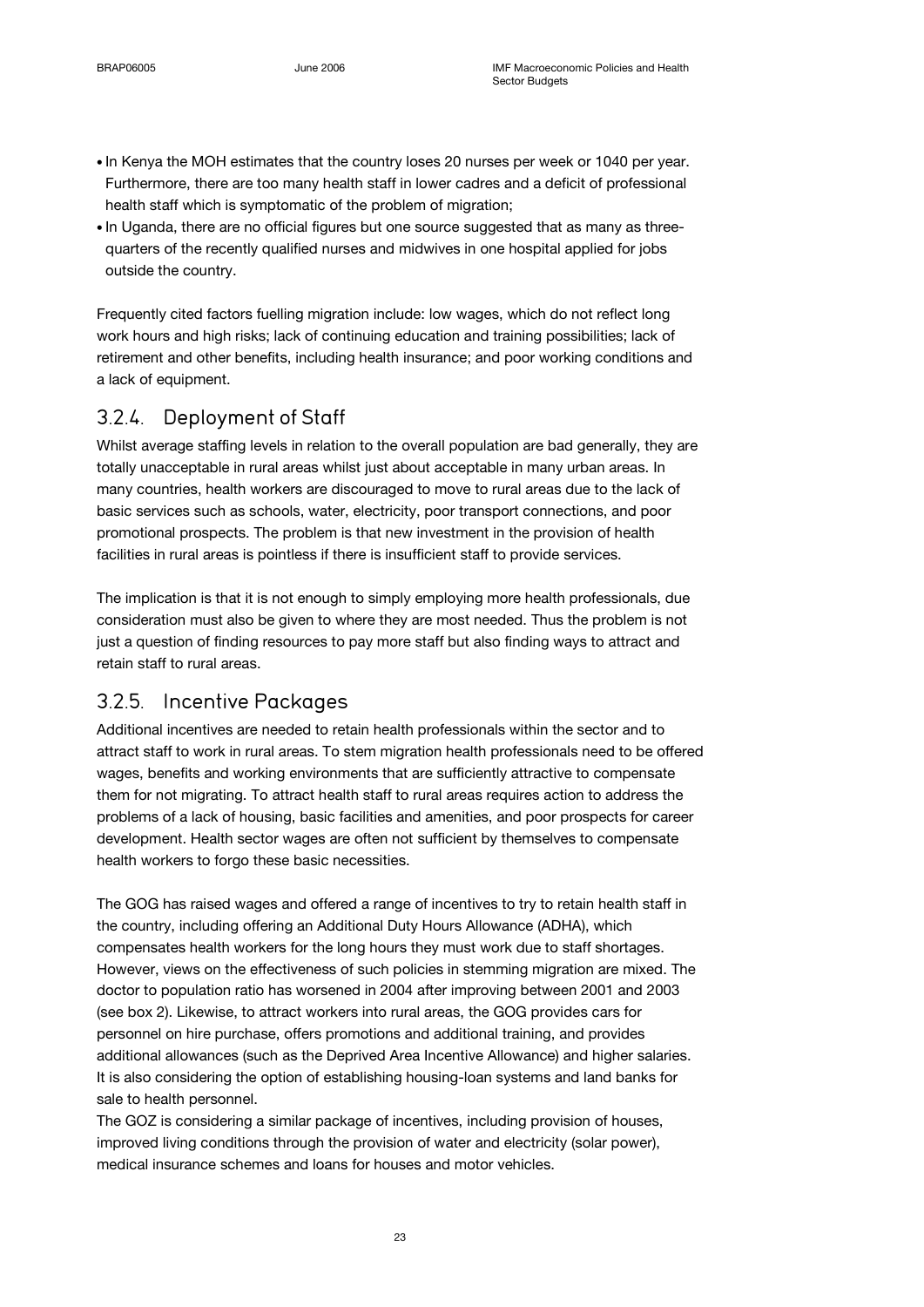However, whilst there is a clear need to provide incentives to health workers to move to deprived, rural areas, ensuring incentive schemes are effectively targeted is problematic. In Ghana, the incentive schemes have not been well administered and urban-based health workers have often benefited from them. For example, cars meant for health staff in rural areas have gone to those living in urban areas and MOH staff. This is an inefficient use of resources. Moreover, additional allowances, particularly those which are proportional to wage rates, are costly. For example the cost of the ADHA to the GOG has grown substantially from GHC 17 billion in 1999 when it was introduced to GHC 810 billion in 2005. Additional allowances and incentives constitute between 40-50% of the GOG's wage bill. Furthermore, providing allowances as a means to compensate for low wages could lead to inefficiency in the use of resources and a lack of transparency.

Where wage ceilings are in place, it is argued that providing more 'non-wage' incentives could compensate for a government's inability to raise wages. However, Chitah argues that in Zambia, improving non-wage incentives is not an alternative to raising wages. Both are needed, particularly given that improving infrastructure, such as provision of electricity, roads and water, cannot be done quickly and is very costly in sparsely populated rural areas.

### 3.2.6. Training

Beyond the problem of finding the resources to pay wages and provide non-wage incentives to employ more health professionals on the scale that is needed, there is the additional problem of finding enough trained professionals to hire. Training enough health professionals is a problem in both Ghana and Uganda, which is made worse by the brain drain. The latter also reduces government incentives to pour more resources into increasing training places.

Resources are needed to increase the number of training places within existing colleges, to build new colleges, and to provide student allowances. Health budget ceilings constrain MOHs from providing allowances to trainee nurses, doctors and other health professionals, which may impact on the number of people entering training. For example, in Uganda, "the training of post-graduates has been severely affected, with the number the Ministry of Health can sponsor falling dramatically each year."

Azeem and Adamtey propose that donors should fund training costs and/or compensate Ghana for the brain drain they encourage. Indeed, the UN Millennium Project has chastised donors for not doing enough to increase funding for training: "even though worker shortage are often the major bottleneck for countries trying to deliver basic social services, donors do not systematically invest in long-term preservice training of health, education and other key workers." -

### 3.2.7. Aid and Wages

Some donors are already taking positive steps to provide both general budget support and to finance programmes specifically focused on increasing employment of health

<sup>&</sup>lt;sup>40</sup> UN Millennium Project, 2005, Investing in Development: A Practical Plan to Achieve the Millennium Development Goals, p196.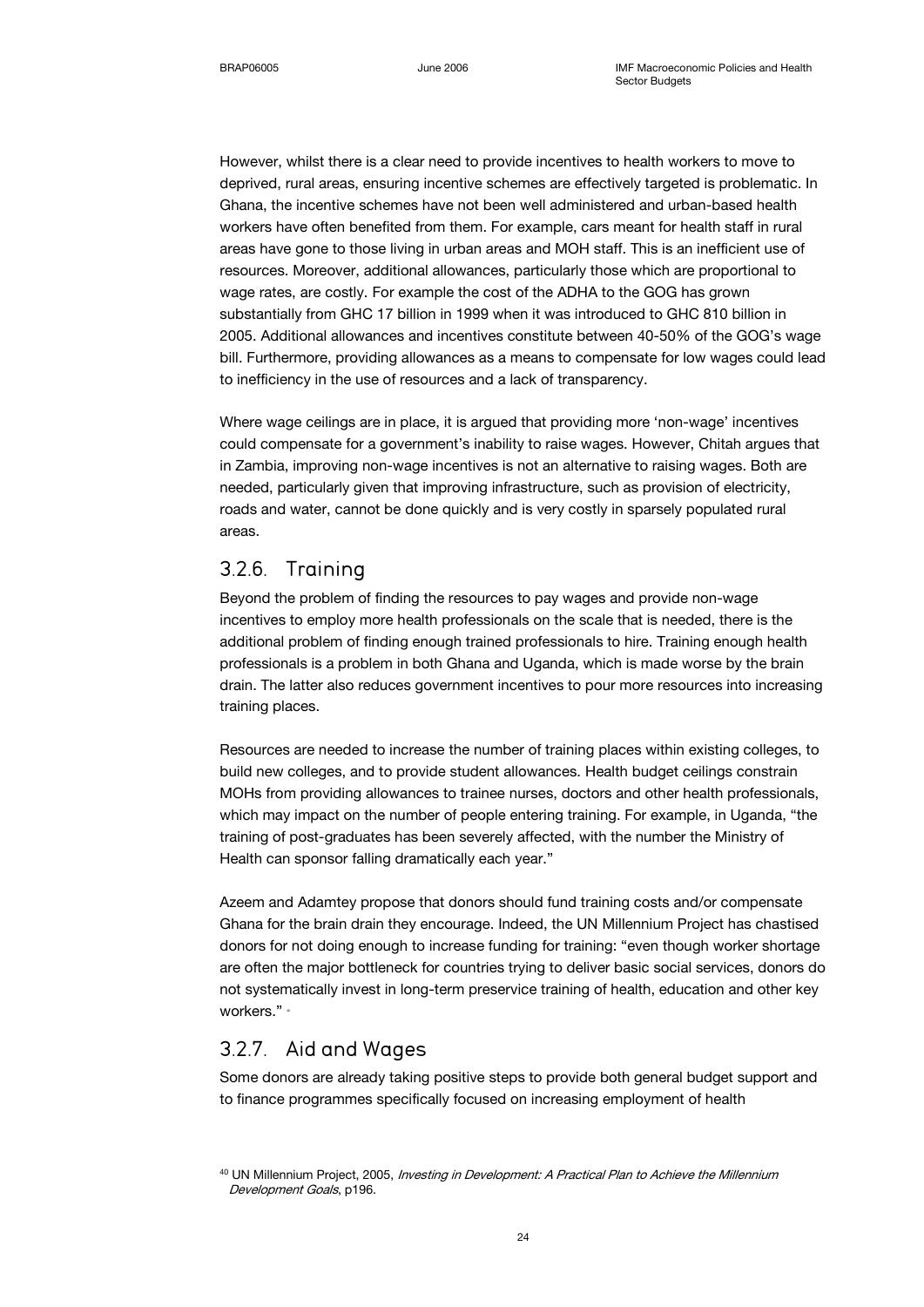professionals and improving their coverage throughout a country. For example, in Zambia the Dutch government is providing non-wage incentives to health sector employees with the aim of improving retention and distribution of staff between rural and urban areas (this is offbudget). Similarly, in Ghana, increased donor resources to fund the second Plan of Work in the health sector have been used to raise wages to stem the brain drain and provide incentive packages to encourage health workers to move to rural areas.

This is a welcome step forward. However, tight budget and wage spending ceilings and a lack of action on the part of many bilateral donors to make long-term aid commitments which would allow governments to contract (even if only for a limited period) more health workers, are encouraging governments to turn to the 'vertical funds' as sources of plentiful, off-budget aid. These include the Global Fund for HIV/AIDS, Tuberculosis and Malaria (GFATM), President's Emergency Fund for AIDS Relief (PEPFAR), and the Clinton Foundation.

These donors are more than willing to facilitate governments to hire additional health workers. For example, the GFATM and the Clinton Foundation have agreed to support the GOK to employ accountants and nurses. The GFATM has already hired 1,800 nurses on contract and is planning to hire 4,000 more. However, the money used to hire these nurses will not be reflected in the MOH budget to avoid exceeding the budget ceiling. Whilst this might seem a practical way of circumventing the IMF's conditions, it makes a mockery of the IMF's wage ceilings, undermines good governance an aim of which is to bring donor resources on-budget to improve budget management, and could prevent the government from improving its planning for and oversight of the sector.<sup>41</sup>

In relation to the latter point, the World Bank and IMF 2005 Global Monitoring Report found that "…their [global funds'] cumulative impact is to undermine the capacity of ministries of health for coherent planning, financing, personnel deployment, and administration. A recent study of 14 low-income countries found that the multiplicity of global programs, on top of existing multilateral and bilateral channels, is exacerbating transaction costs and distorting sector priorities."<sup>4</sup> Part of the reason these problems arise is because the global funds are uncoordinated with government strategies but they have substantial resources and can employ significant numbers of health staff. For example, in Uganda, the activities of the (US) PEPFAR and the GFATM have raised the requirements for health workers sharply and these activities are crowding out other normal interventions in health units because of staff shortages. The implication is that the allocation of health sector staff is being skewed according to the priorities of donor projects but this allocation of resources may not be optimal. Increasingly NGOs funded by GFTAM, PEPFAR and other global initiatives are offering high salaries to attract health staff, which is undermining the public sector. It may be that the IMF is turning a blind-eye to these funds because it considers aid delivered through them to be less problematic than other sources of aid because it is offbudget and therefore it generally goes through NGOs and thus requires no long-term government commitment which could strain the budget in the future. However, the governance problems these funds cause imply that the IMF should not condone them.

<sup>&</sup>lt;sup>41</sup> For examples of good governance conditions which focus on improving budget management and limiting 'off-budget spending' see Wood, A., Demystifying World Bank Governance Conditionality, Trocaire, Dublin.

<sup>42</sup> World Bank and IMF, 2005, Global Monitoring Report, p97.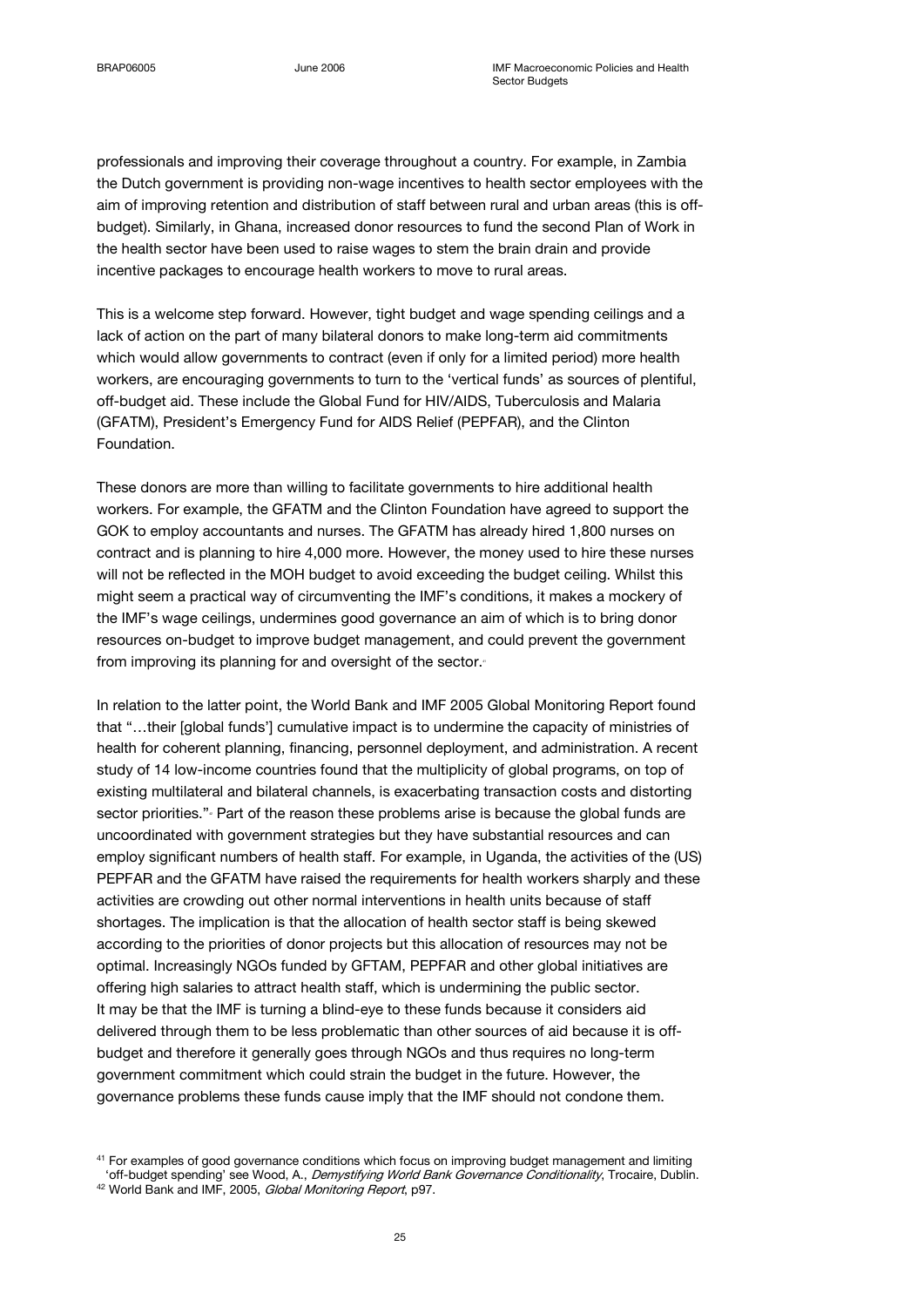The answer to the problem of IMF wage ceilings is not to circumvent these. Instead the answer is to raise them. This implies a need to establish wage ceilings based on a careful assessment of needs and availability of appropriate resources. Health ministries need to facilitate this by establishing prioritised and realistic staffing plans. Donors need to provide on-budget, high quality aid. The IMF needs to constructively support both.

## 4. Conclusion and Recommendations

It is widely recognised that international health goals will not be reached with current levels of health service provision. To expand provision on the scale that is necessary will require a massive injection of resources to provide the staff, medical inputs and health centre facilities. In particular, employment of front line health professionals is vital given the positive relationship between the volume of medical personnel and health outcomes and impacts. At present the health sector is woefully under-staffed with staffing levels substantially below international minimum standards.

However, IMF policies which impose low ceilings on government budgets and in turn on wage and health sector budgets for macroeconomic stability are constraining significant increases in health spending. Whilst profligate government spending should be avoided, and governments should be encouraged to focus limited resources on key priorities, budget ceilings set without due regard for needs in the social sectors, particularly the health sector, are having devastating consequences and could be undermining long-term growth potential. Likewise, whilst short- and long-term budget sustainability should be considered and macroeconomic stability should be maintained the answer to uncertain and short-term aid flows is not to wait until commitments are certain enough to include them in the governments' budgets but to push donors to take the steps to improve aid that they have publicly committed to. The IMF has a responsibility to more actively pressure donors to do so.

### 4.1. Avoid ceilings as a mechanism to promote better spending

Relying on conditions on wage bill ceilings to provide incentives to governments to reorganise and improve the efficiency of their wage spending in order to generate resources for spending on priority poverty-reducing sectors is not working. Instead it leads to perverse outcomes, whereby employment of health professionals who are desperately needed to tackle poverty is seriously constrained. The fact that MOH bilateral and global funds find ways to circumvent these ceilings makes a mockery of them, and of donors' efforts to impose good governance discipline. Thus the use of such conditionality should cease.

Determining wage spending budgets according to an average wage spending figure for SSA is too simplistic. Average figures tell us nothing about actual needs and sustainability, whilst percentages of GDP tells us nothing about what the share of the wage bill is in relation to the total budget, which includes aid. Wage budgets should be assessed according to staffing needs. In some cases MOH staff are beginning to define staffing plans and identify staffing needs to facilitate this, and more effort is needed in this area. Resources are not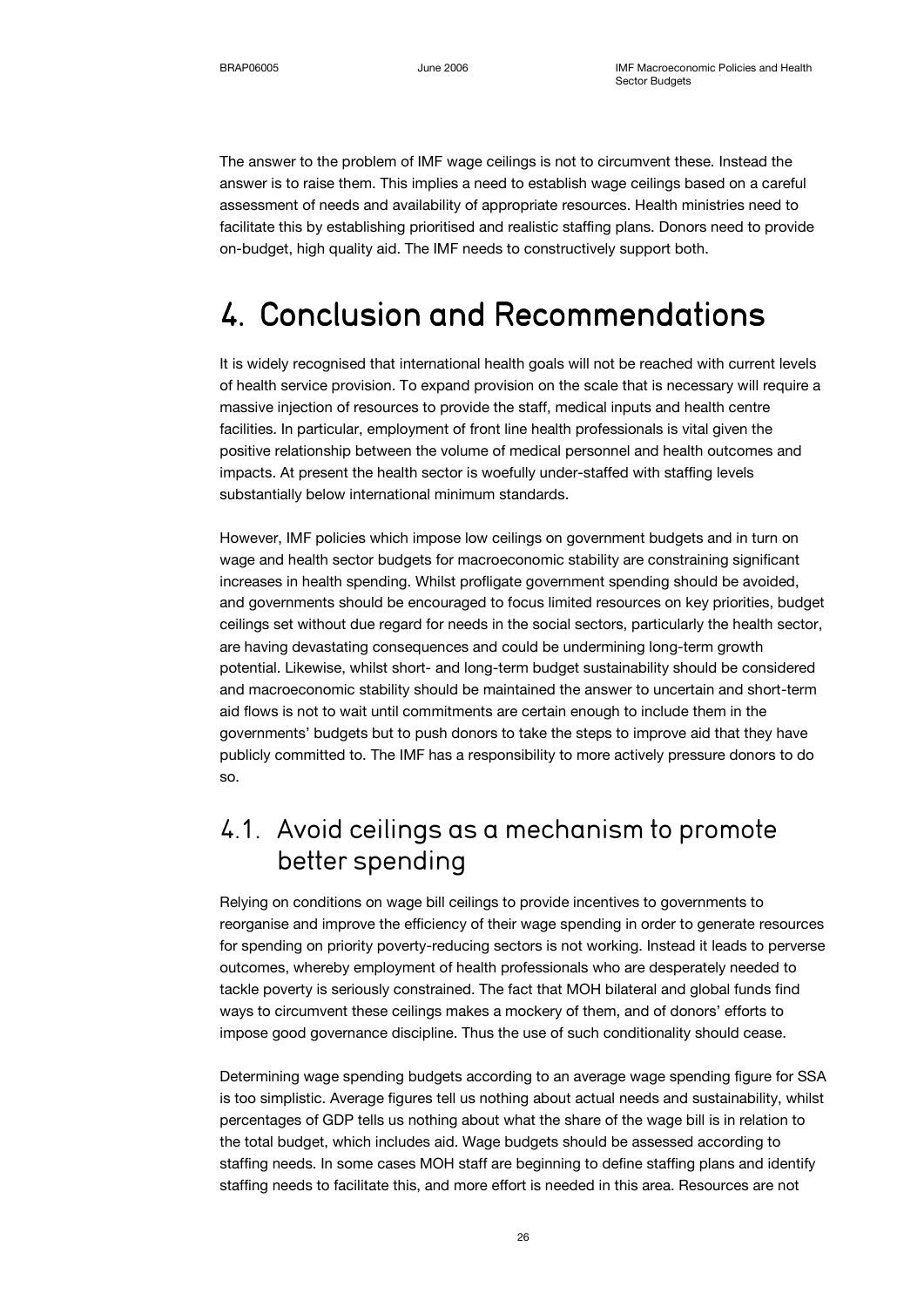only needed to employ sufficient staff, they are also needed to train and retain staff by increasing salaries and providing incentives for staff to work in deprived areas.

## 4.2. Weigh economic and social policy targets

Rather than setting macroeconomic targets in isolation of other social and human rights goals the trade-offs between social and economic policy goals need to be carefully weighed. Underlying such considerations should be the assumption that where necessary and with due caution macroeconomic targets can be loosened to allow greater domestic financing of the social sectors and/or greater use of aid resources, which are slowly being made available. The IMF should be required to present alternative policy scenarios to facilitate informed debate about the trade-offs.

Also, to facilitate a better weighing of policy and budgetary choices and their potential outcome and impacts the processes of determining spending needs and setting budgets ceilings need to be carried out in a joint and collaborative process, which involves all key stakeholders. This implies a need for wider involvement of key sector ministries in IMF programme negotiations too. More participation in setting budget ceilings implies the need to develop greater capacity within the MOH and civil society to negotiate for more resources, which in turn requires greater planning and budgeting capacity.

## 4.3. Find solutions to unreliable aid flows

The IMF has put forward several reasons why governments should be cautious about using aid to increase spending, particularly when this can be expected to lead to a long-term increase in recurrent expenditure. Whilst the IMF's cautions are valid, they reflect the uncertainty of aid flows, and that aid is often provided in a mode and over a time-frame that is not conducive to allowing a government to increase its recurrent expenditure.

However, rather than take these uncertainties as given and force LIC governments to adjust to these, the IMF could do much more to push donors to improve the quality of aid. The IMF should do more to proactively encourage donors to provide extra money by presenting alternative macroeconomic scenarios and their potential impacts.